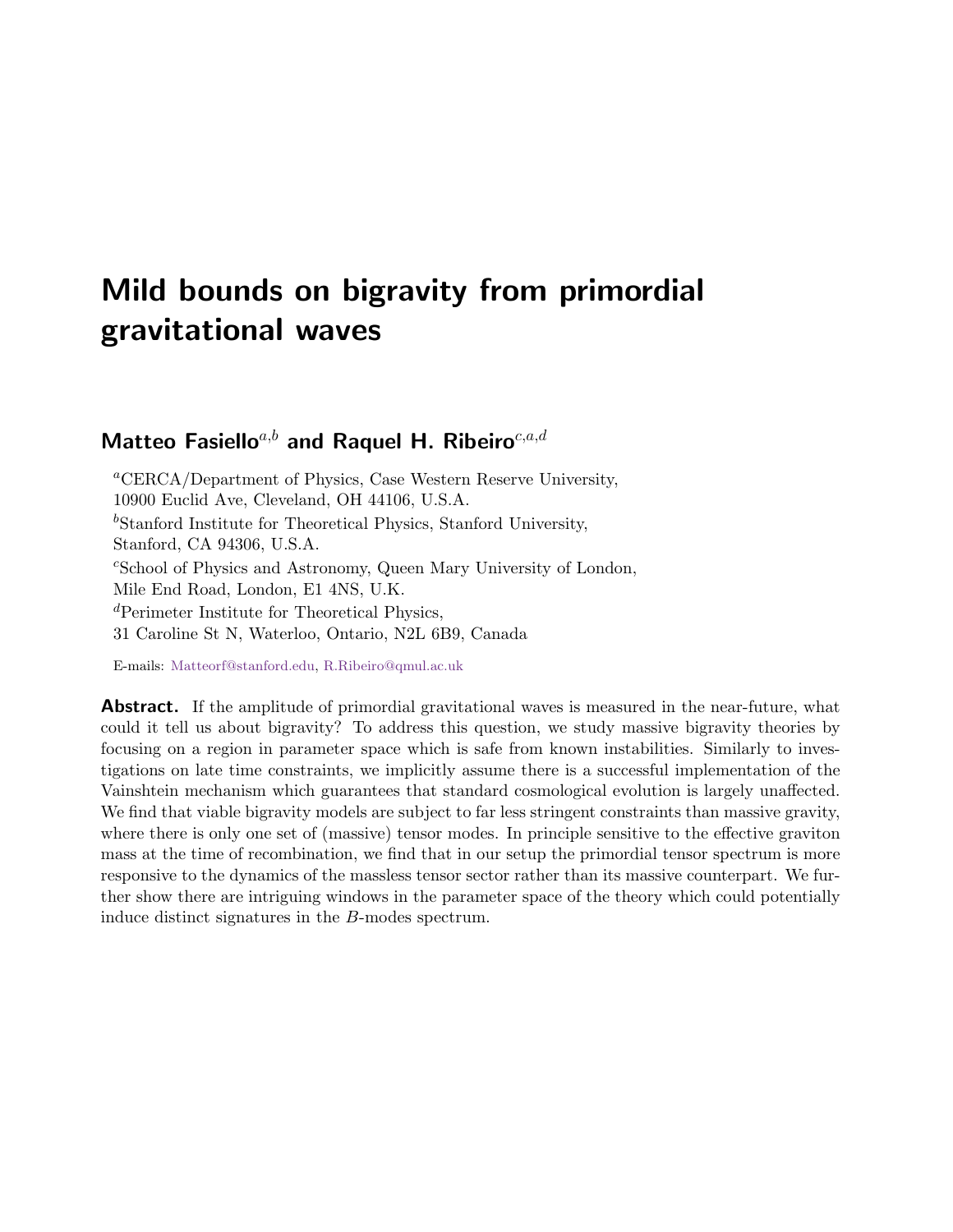# Contents

|   | 1 Introduction                                                     | 1        |
|---|--------------------------------------------------------------------|----------|
|   | 2 Review of massive bigravity                                      | $\bf{2}$ |
|   | Bigravity cosmology<br>2.1                                         | 3        |
|   | The low-energy regime as a viable region in parameter space<br>2.2 | 4        |
|   | Coupling massive (bi)gravity to matter<br>2.3                      | 6        |
|   | 3 Primordial gravitational waves                                   | 7        |
|   | Tensor-to-scalar ratio in bigravity<br>3.1                         | 10       |
|   | Summary on bounds in parameter space<br>$3.2\,$                    | 11       |
|   | 4 Possible Signatures in the CMBR spectrum                         | 11       |
|   | B-modes<br>4.1                                                     | 12       |
| 5 | Summary                                                            | 16       |

## <span id="page-1-0"></span>1 Introduction

It is well known that the pioneering work of Fierz and Pauli [\[1\]](#page-18-0) sparked a theoretical programme aimed at deriving a consistent fully non-linear theory of a massive spin-2 field. This search has been refueled by the observation of the current accelerated expansion of the universe  $[2-4]$  $[2-4]$ , and acceleration which is sometimes predicted in massive gravity models. There were, however, serious obstructions to constructing such theories, both theoretical and observational. Of these, the presence of the Boulware–Deser ghost [\[5\]](#page-18-3) and the vDVZ discontinuity which prevented the massless limit from reproducing the results of General Relativity (GR) in the regime where they have been verified, are the most notorious.

The ghost-free extension was put forward only very recently  $[6-8]$  $[6-8]$  up to fully non-linear level  $[9,$ [10\]](#page-18-7), and it relies on carefully chosen interactions which are ghost-free by construction and implement the so-called Vainshtein screening [\[11\]](#page-18-8). Once active, this mechanism guarantees not only the recovery of the GR limit, but also improves the stability of the theory under quantum corrections (see, for example, Refs.  $[12-17]$  $[12-17]$ . For reviews on massive gravity see Refs. [\[18,](#page-18-11) [19\]](#page-18-12).

There has been extensive work exploring cosmological solutions in massive gravity [\[20–](#page-18-13)[38\]](#page-19-0) (and its bigravity generalization). If the graviton mass is responsible for the late time acceleration, it appears sensible to set it to order of the Hubble parameter today or even smaller. While an observationally motivated choice, there are arguments [\[14,](#page-18-14) [15\]](#page-18-15) as to why a small mass is a technically natural one. Most stringent constraints on the graviton's mass arise from the physics of solar system scales, and therefore late time observations.

In the case of massive gravity, one may wonder whether there exist further bounds on the graviton mass from early time cosmology. On the other hand, in bigravity, which one can think of as massive gravity equipped with an additional Einstein-Hilbert piece for the reference metric, the dynamics is richer and strongly dependent on the role played by massless as well as massive tensor modes. Which observables could be more sensitive to the massive (bi)gravity dynamics? Massive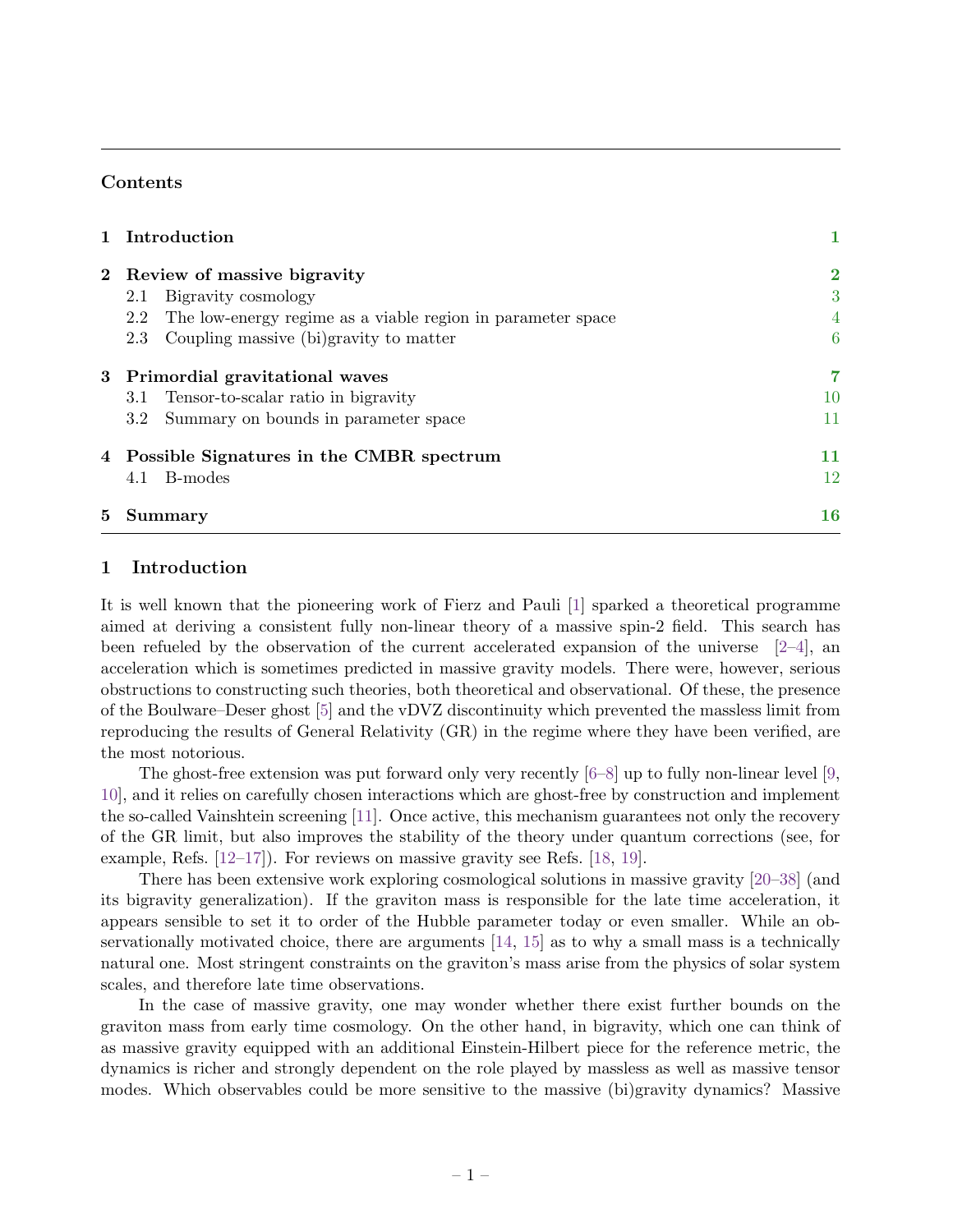(bi)gravity comes with five(seven) degrees of freedom(d.o.f.) and, in the current data-driven era, one might want to test the presence of these additional d.o.f.s at lowest order in perturbation theory. However, the dynamics of the scalar and vector sectors can and sometimes is efficiently Vainshteinscreened, rendering the cosmological evolution almost unaltered for most part of cosmic history. This is precisely what one would want, but ought to verify, if any massive (bi)gravity theory is to be employed to describe late time acceleration.

On the other hand, measuring the amplitude of primordial Gravitational Waves (GWs) can be used to constrain various massive (bi)gravity models. This amplitude is traditionally parametrised by the tensor-to-scalar ratio,  $r$ , which is defined as the ratio of amplitude of tensor to scalar fluctuations. Naively, a massive mode decays after crossing the horizon during inflation, lowering the tensor power compared to the usual GR prediction. However, there are interesting subtleties related to identifying such a signal in the data [\[39\]](#page-19-1). In bigravity in particular, the presence of the additional tensor modes is not screened in the Vainshtein sense, calling for an investigation of this additional sector.

In massive gravity there are naturally two metrics (for a general approach see [\[40\]](#page-19-2)). If only one of the metrics is dynamical then there is a clear cut massive eigenstate for the tensors and  $r$  is sensitive to the corresponding graviton effective mass. In bigravity, however, both metrics are dynamical [\[41,](#page-19-3) [42\]](#page-19-4), resulting in two sets of coupled tensor modes with time-dependent mass eigenstates. These will contribute to the tensor power spectrum in a non-trivial way. It follows that the imprint of bigravity on primordial GWs is necessarily less transparent, which has motivated further work in bigravity phenomenology in the early universe [\[43–](#page-19-5)[45\]](#page-19-6) and other contexts [\[46–](#page-19-7)[56\]](#page-19-8).

We focus on a regime of the bigravity theory where several stability requirements are met—see Refs. [\[23,](#page-18-16) [47,](#page-19-9) [55,](#page-19-10) [57\]](#page-19-11), where the background cosmology was extensively studied. In agreement with the perturbation analysis discussed in Refs. [\[58,](#page-19-12) [59\]](#page-19-13), in that regime the Higuchi bound [\[52,](#page-19-14) [55,](#page-19-10) [60\]](#page-19-15) is satisfied and the gradient instability [\[23\]](#page-18-16) is pushed outside the reach of the effective theory [\[59\]](#page-19-13).

**Outline.**—This note is organised as follows. In  $\S2$  $\S2$  we review massive bigravity in general and specifically the conditions describing the regime of Ref. [\[59\]](#page-19-13), focussing on a theoretically viable region in parameters space. We choose consistent couplings to matter which fix the way gravity communicates with photons that go on to form the Cosmic Microwave Background Radiation (CMBR). In §[3](#page-7-0) we compute the tensor power spectrum and discuss how a measurement of r would impose constraints on massive gravity and bigravity. In  $\S4$  $\S4$  we elaborate on the possible B-modes imprints of massive bigravity in the CMBR signal. We summarize our work in §[5.](#page-16-0)

#### <span id="page-2-0"></span>2 Review of massive bigravity

The ghost-free, non-linear extension of the Fierz–Pauli [\[1\]](#page-18-0) mass term can be written

<span id="page-2-1"></span>
$$
\mathcal{L}_{\text{mGR}} = \frac{M_g^2}{2} \sqrt{-g} \left( R[g] + 2 m^2 \sum_{n=0}^4 \frac{\alpha_n}{n! (4-n)!} \mathcal{L}_n[\mathcal{K}] \right), \tag{2.1}
$$

where  $M_g$  refers to the Planck mass associated with the metric  $g_{\mu\nu}$ ,  $\alpha_n$  are constant interaction coefficients and the composite tensors  $K$  are defined by

$$
\mathcal{K}^{\mu}_{\ \nu}[g,f] = \delta^{\mu}_{\ \nu} - X^{\mu}_{\ \nu} \qquad \text{with} \qquad X^{\mu}_{\ \nu} \equiv \left(\sqrt{g^{-1}f}\right)^{\mu}_{\ \nu} \,. \tag{2.2}
$$

The scalar interaction potential is routinely and symbolically given in terms of the Levi–Civita tensors,  $\mathcal{L}_n[\mathcal{K}] \equiv \mathcal{E} \mathcal{E} \mathcal{K}^n$  where the summation of indices is implicit— the interactions are built out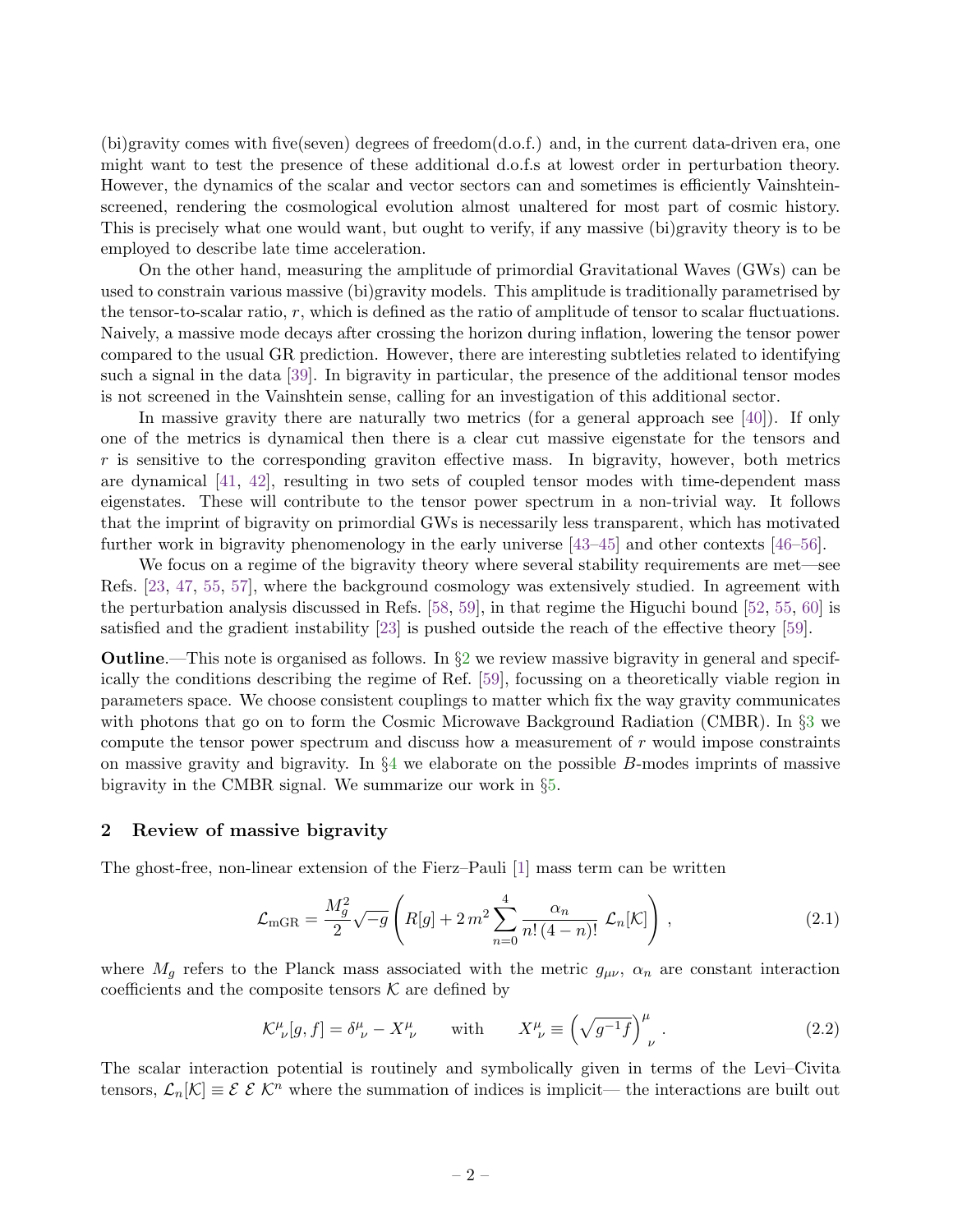of characteristic polynomials of the eigenvalues of  $K$ , which is at the core of the ghost-free nature of the theory. This theory goes generally by the name of *massive gravity*.

If the reference metric,  $f_{\mu\nu}$ , becomes dynamical, then the theory is referred to as *bigravity*. In this case, the Lagrangian in Eq. [\(2.1\)](#page-2-1) needs to be augmented by the kinetic term of the metric  $f_{\mu\nu}$ , given by the corresponding Einstein–Hilbert term (with respective Planck mass  $M_f$ ), which is, to date, the only known ghost-free, Lorentz-invariant kinetic term allowed in four dimensions [\[61\]](#page-19-16). Therefore, in bigravity models, the Lagrangian becomes<sup>[1](#page-0-0)</sup>:

$$
\mathcal{L}_{\text{mBiGraw}} = \mathcal{L}_{\text{mGR}} + \frac{M_f^2}{2} \sqrt{-f} R[f] \tag{2.3}
$$

It is important to emphasise the following points about generic theories of massive bigravity. First, notice that in these theories there is only one value for the bare graviton mass,  $m$ , which enters in the interaction potential,  $\mathcal{L}$ . The two sets of helicity-2 modes generated by the two metrics  $g_{\mu\nu}$  and  $f_{\mu\nu}$  are associated with a massive and a massless spin 2-fields. The massive set of modes has an effective mass,  $m_{\text{eff}}$ , which is in turn related to m through the  $\alpha_n$  coefficients of the mixing interactions  $\mathcal{L}_n$ . This  $m_{\text{eff}}$  is the value which enters e.g. the predictions for observables such as the tensor power spectrum and r. Observational constraints are often directly sensitive only to "dressed" versions of the graviton mass, a fact we shall make use of repeatedly in this note.

We also stress that bigravity theories describe two dynamical metrics while being entirely consistent with Weinberg's theorem [\[62,](#page-19-17) [63\]](#page-19-18) which argues that no two massless spin-2 fields mediating the long-force gravitational interaction can coexist. In bigravity there is a massive and a massless field, so that no violation of such theorem occurs.

#### <span id="page-3-0"></span>2.1 Bigravity cosmology

The task of finding viable massive (bi)gravity cosmological solutions has recently received considerable attention, generating a rich and interesting literature [\[43–](#page-19-5)[45\]](#page-19-6) and other contexts [\[46–](#page-19-7)[55\]](#page-19-10). A no-go theorem exists for FLRW solutions in massive gravity [\[35\]](#page-19-19): there are no FLRW solutions in a massive gravity theory with a Minkowski reference metric,  $f_{\mu\nu} = \eta_{\mu\nu}$ . Far from being a problem, this realization has lead to further work in several different directions.

Within massive gravity, one may relax the exact homogeneity or isotropy assumption by intro-ducing some degree of inhomogeneities in the Stückelberg fields [\[35\]](#page-19-19), consider open (closed) FLRW solutions [\[22,](#page-18-17) [26,](#page-18-18) [64,](#page-20-0) [65\]](#page-20-1), investigate the cosmology arising from a different choice for  $f$  [\[52,](#page-19-14) [66\]](#page-20-2) or study an extended, ghost-free version of the theory preserving the same five degrees of freedom [\[67\]](#page-20-3). Naturally, another way out of the no-go is that of considering theories with additional degrees of freedom. Massive bigravity and generic multi-metric theories, the quasi-dilaton model [\[68–](#page-20-4)[72\]](#page-20-5) all belong to this class. Alternatively, one may choose a non-trivial coupling to matter [\[73\]](#page-20-6).

In any of the above contexts, once the background solutions have been found, a lot of care must be exerted before declaring those solutions viable. Setting aside for a moment observational constraints, the study of background and perturbations alone might indeed reveal some pathologies. A healthy branch of solutions may support vanishing kinetic terms (the origin of strong-coupling issues) or it may lead to perturbations which do not satisfy the unitarity (Higuchi) constraint or present a gradient instability.

Complementing these requirements are those stemming from observational viability: in short one would want the "background" cosmic evolution to be essentially ascribable to GR up to the

<sup>&</sup>lt;sup>1</sup>To this one generally adds minimally-coupled matter sector(s).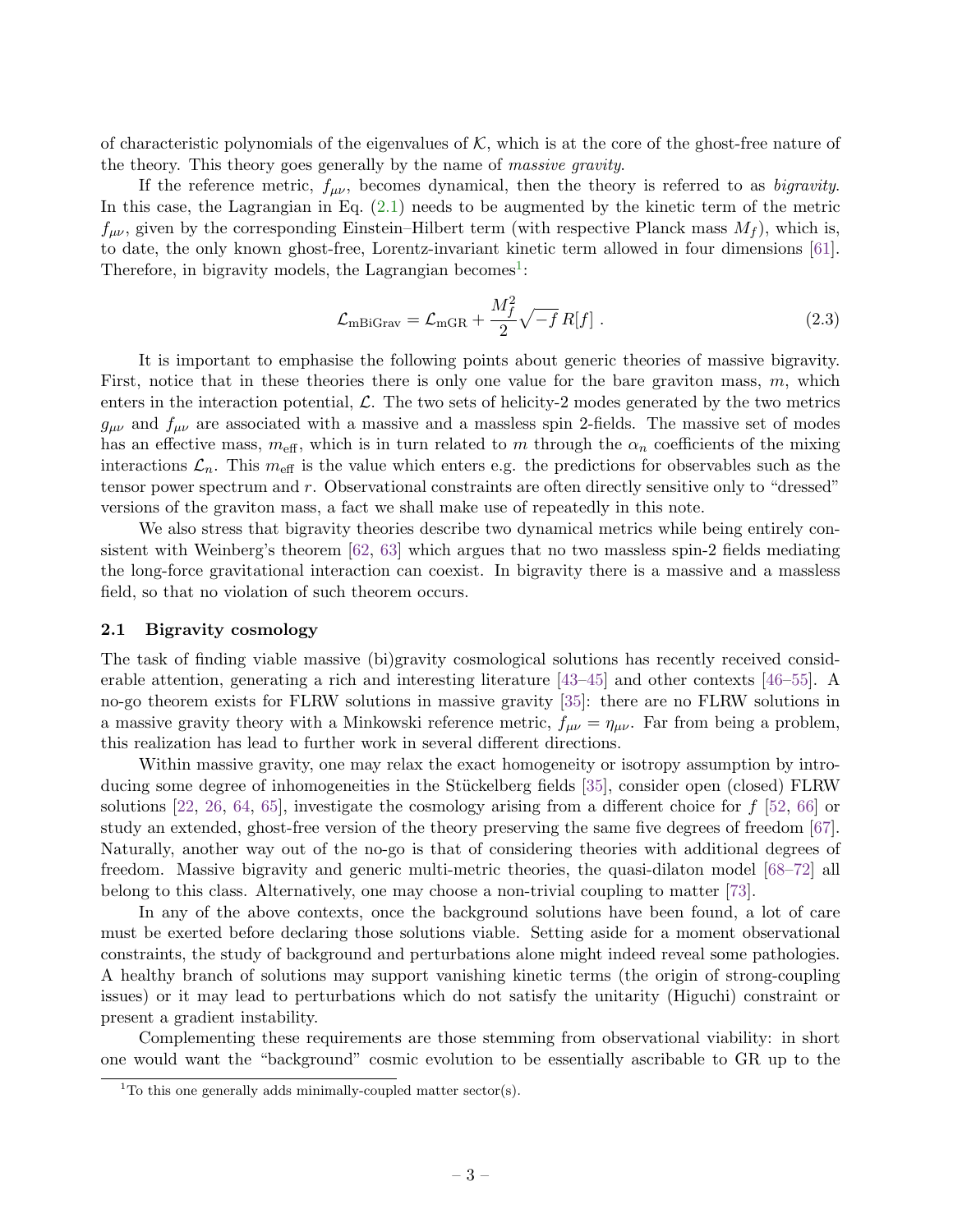latest era, that of dark energy domination. One should add that, in order to pass, for example, solar system tests, an active and effective Vainshtein mechanism also needs to be in place.

In what follows we will review the analysis and employ the notation of Refs. [\[58,](#page-19-12) [59\]](#page-19-13). Our interest lies in the flat, homogeneous and isotropic FLRW universe. We take

$$
ds_g^2 = g_{\mu\nu} dx^{\mu} dx^{\nu} = -N^2(t) dt^2 + a^2(t) dx^2
$$
\n(2.4)

$$
ds_f^2 = f_{\mu\nu} dx^{\mu} dx^{\nu} = -\mathcal{N}^2(t) dt^2 + b^2(t) dx^2,
$$
\n(2.5)

respectively for each metric. The background Friedmann equations read

<span id="page-4-1"></span>
$$
3H_g^2 = m^2 \,\hat{\rho}_{m,g} + \frac{\rho_g}{M_g^2} \,,\tag{2.6}
$$

$$
3H_f^2 = \frac{m^2}{\kappa} \hat{\rho}_{m,f} + \frac{\rho_f}{\kappa M_g^2},\qquad(2.7)
$$

where  $H_g \equiv \dot{a}/aN$  and  $H_f \equiv \dot{b}/bN$  are the Hubble parameters,  $\kappa \equiv M_f^2/M_g^2$ , and  $\rho_g$  and  $\rho_f$  are the energy density associated with matter coupling directly to the metric  $g_{\mu\nu}$  and  $f_{\mu\nu}$ , respectively. It will be convenient for simplicity of notation to define the following dimensionless quantities

$$
\hat{\rho}_{m,g} \equiv U(\xi) - \frac{\xi}{4} U'(\xi) , \qquad \hat{\rho}_{m,f} \equiv \frac{1}{4\xi^3} U'(\xi) , \qquad \hat{\rho}_m \equiv \hat{\rho}_{m,g}(\xi) - \frac{\xi^2}{\kappa} \hat{\rho}_{m,f}(\xi) , \qquad (2.8)
$$

with primed variables being differentiated with respect to  $\xi = \xi(t) \equiv b(t)/a(t)$ , and

<span id="page-4-3"></span>
$$
U(\xi) \equiv -\alpha_0 + 4(\xi - 1)\alpha_1 - 6(\xi - 1)^2 \alpha_2 + 4(\xi - 1)^3 \alpha_3 - (\xi - 1)^4 \alpha_4, \qquad (2.9)
$$

where  $\alpha_n$ 's correspond to the interaction coefficients, cf. Eq. [\(2.1\)](#page-2-1). To avoid a number of pathologies described in Refs. [\[23,](#page-18-16) [59,](#page-19-13) [74\]](#page-20-7), we choose the so-called *healthy branch*<sup>[2](#page-0-0)</sup> of cosmological solutions which corresponds to the dynamical equation

<span id="page-4-2"></span>
$$
H_g = \xi H_f \tag{2.10}
$$

It will also be convenient for our subsequent analysis to define

<span id="page-4-4"></span>
$$
J(\xi) \equiv \frac{1}{3} \left( U(\xi) - \frac{\xi}{4} U'(\xi) \right)' \,. \tag{2.11}
$$

It follows from this definition that  $J(\xi)$  is an implicit function of the  $\alpha_n$  coefficients which set the strength of the several interactions in the Lagrangian  $(2.1)$ .

#### <span id="page-4-0"></span>2.2 The low-energy regime as a viable region in parameter space

In bigravity, the mass eigenstates corresponding to the massive modes are generically time dependent [\[55\]](#page-19-10). In order to isolate the massless and massive tensor modes at each given time one ought to diagonalise the modes using an appropriate basis. It is a convenient feature of the region of the parameter space studied in Ref. [\[59\]](#page-19-13) that the effective mass in this regime is actually constant, which makes the analytic derivation of observable quantities, such as  $r$ , much more tractable.

 $2$ See e.g. [\[22,](#page-18-17) [26,](#page-18-18) [74\]](#page-20-7) for a more detailed analysis on choosing branches.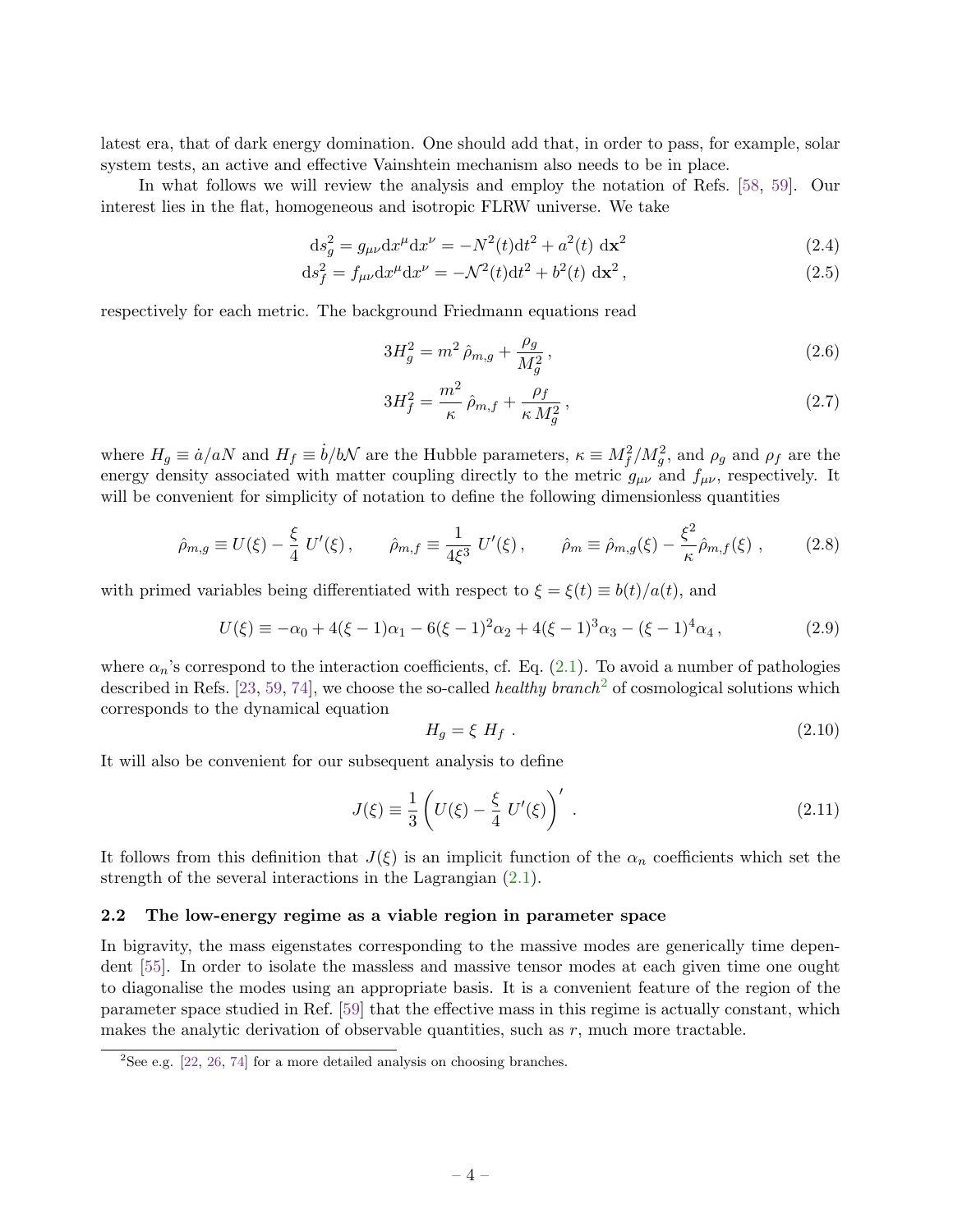We shall start by defining the low-energy limit regime (henceforth LEL), investigated in Ref. [\[59\]](#page-19-13), as that satisfying the following condition

<span id="page-5-0"></span>
$$
\frac{\rho_g}{m^2 M_g^2} \ll 1 \quad \text{and} \quad \frac{\xi^2 \rho_f}{\kappa m^2 M_g^2} \ll 1. \tag{2.12}
$$

Implementing both these relations as well as Eqs. [\(2.6\)](#page-4-1) and [\(2.7\)](#page-4-1) is of great consequence for the value of the bare mass m and the role of the interactions in  $\hat{\rho}_{m,q}$ . The realisation that GR provides an accurately verified description for most of cosmic history predating the dark energy era demands that  $\rho_g$  dominates the RHS of the Friedmann equation correspondingly. This, together with the regime in Eq. [\(2.12\)](#page-5-0) translates into the following conditions:

<span id="page-5-3"></span>
$$
m^2 \gg H_g^2, \qquad \hat{\rho}_{m,g} < H_g^2/m^2 \qquad \Rightarrow \qquad \hat{\rho}_{m,g} \ll 1 \tag{2.13}
$$

Some of the freedom that comes with having the  $\alpha_n$  coefficients in  $\hat{\rho}_{m,q}$  is then being put to use in taming the "large" value of the bare mass  $m$  in Eq. [\(2.6\)](#page-4-1). We continue below navigating the parameter space of the LEL regime to expose its dynamical consistency and, at the same time, underline the bounds the latter demands.

Combining Einstein equations with Eq.  $(2.10)$  one derives the following:

<span id="page-5-1"></span>
$$
\hat{\rho}_m(\xi) = -\frac{\rho_g}{m^2 M_g^2} + \frac{\xi^2 \rho_f}{\kappa m^2 M_g^2} \quad \Rightarrow \quad \hat{\rho}_m(\xi) \Big|_{LEL} \ll 1. \tag{2.14}
$$

It is intuitively clear then that in the LEL a solution to Eq.  $(2.14)$ , seen as a dynamical equation for ξ, is that of a constant  $\xi = \xi_c$  satisfying  $\rho_m(\xi_c) = 0.3$  $\rho_m(\xi_c) = 0.3$  As to the value of  $\xi_c$ , stability considerations we will touch upon later on suggest it be order unity. To fully specify the LEL regime, one needs to further require the following relation holds true:

<span id="page-5-2"></span>
$$
1 \gg \left| \frac{\kappa \xi_c \hat{\rho}_{m,g}}{J(\xi_c)} \right| \sim (\kappa \xi_c) \frac{\hat{\rho}_{m,g}(\xi_c)}{\hat{\rho}'_{m,g}(\xi_c)}
$$
(2.15)

This can be interpreted as follows: it corresponds to requiring  $|m^2 \hat{\rho}_{mg}/m_{\text{eff}}^2| \ll 1$ . It holds in view of the low-energy Higuchi bound,  $(m_{\text{eff}}^2 \gtrsim 2H^2)$ , and Eq. [\(2.6\)](#page-4-1) and can hold in eras preceding dark energy domination. Condition [\(2.15\)](#page-5-2) may be arrived at by enforcing  $\kappa \ll 1$  or by appropriately choosing the  $\alpha_n$  coefficients within  $\hat{\rho}_{m,g}$  to enforce  $\hat{\rho}_{m,g} \ll \hat{\rho}'_{m,g}$ . Note that the latter option is not light on the  $\alpha_n$ s because of the requirement already in place via Eq. [\(2.13\)](#page-5-3).

We note in passing that the lack of gradient instability in the scalar sector corresponds to implementing

$$
c_s^2 \sim 1 + \frac{2(\tilde{c} - 1)}{3} \frac{d \ln J}{d \ln \xi} - \frac{2\xi^2(\rho_f + P_g)}{3\kappa M_g^2 m_{\text{eff}}^2} > 0 \,, \quad \text{with} \quad m_{\text{eff}}^2 \equiv m^2 \frac{1 + \kappa \xi^2}{\kappa \xi^2} \Gamma(\xi) \,, \tag{2.16}
$$

and where

$$
\Gamma(\xi) \equiv \xi \, J(\xi) + \frac{(\tilde{c} - 1)\xi^2}{2} \, J'(\xi) \; . \tag{2.17}
$$

<sup>&</sup>lt;sup>3</sup>If the solution in the low energy regime is not such that  $\hat{\rho}_m(\xi_c) = 0$ , then  $\hat{\rho}_m(\xi_c)$  can always be reabsorbed into a cosmological constant contribution.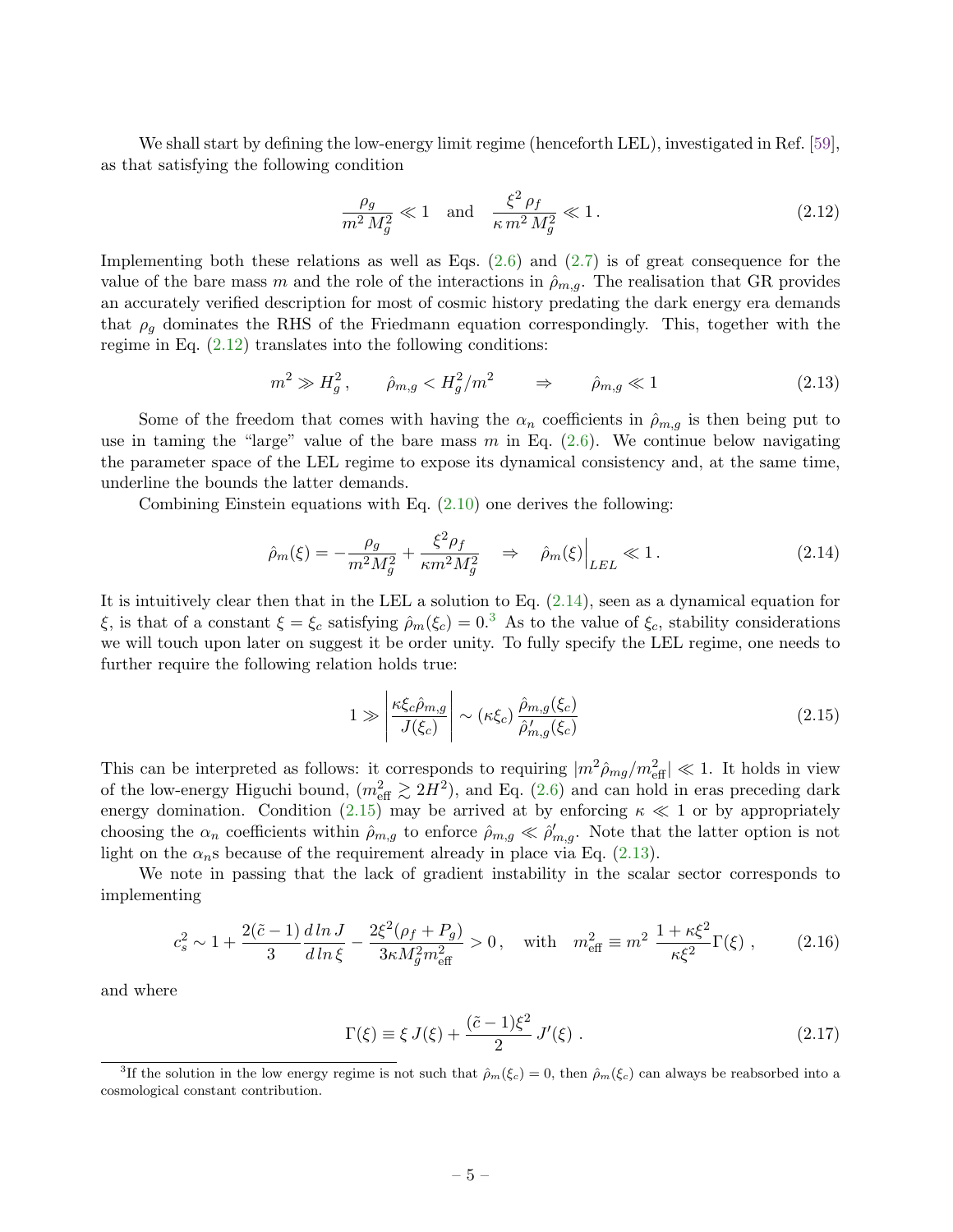The unitarity bound is automatically satisfied<sup>[4](#page-0-0)</sup> upon enforcing Eqs.  $(2.13)$  and  $(2.15)$ . Note the appearance of the effective mass,  $m_{\text{eff}}$ , which is the physically relevant quantity here and corresponds to the bare mass dressed by the non-linear interactions which make up the  $\mathcal{U}_n$  potentials. For later use we point out here that already at an intuitive level it is clear that a large effective mass would give way to a dynamics dominated by the massless modes. One may borrow the familiar -integrating out d.o.f.- physical picture to guide this intuition  $5$ .

As we have seen, working in the LEL regime comes with a simplified dynamics. It allows for example an expansion of all relevant quantities about  $\xi = \xi_c$ , as a result of which one can write the Friedmann equation in Eq.  $(2.6)$  as

$$
3H_g^2 \simeq \frac{\rho_g}{M_g^2(1+\kappa \xi_c^2)} + \Lambda_{\text{eff}} \ , \quad \text{where} \quad \Lambda_{\text{eff}} \equiv \Lambda \left(1 + \frac{2\kappa \xi_c (\xi - \xi_c)}{1 + \kappa \xi_c^2}\right) \ , \tag{2.18}
$$

and with  $\Lambda \equiv m^2 \hat{\rho}_{m,q}(\xi_c)$ . We can thus write

<span id="page-6-1"></span>
$$
3H_g^2 \simeq \frac{\rho_g}{M_g^2(1+\kappa \xi_c^2)}\,,\tag{2.19}
$$

a relation we will put to use in §§[3](#page-7-0) and [4.](#page-11-0) In obtaining our estimates for the tensor-to-scalar power spectrum, we require the LEL regime to be a good approximation at the very least as early as the onset of recombination, when the imprint of bigravity signatures on the CMB occurs. It is easy to verify this scale is well within even the most cautious estimate for the strong coupling scale  $\Lambda_{3,\text{f}} = (m^2 \kappa^{1/2} M_g)^{1/3}.$ 

#### <span id="page-6-0"></span>2.3 Coupling massive (bi)gravity to matter

Before we compute observables, we need to specify the coupling of gravity to matter. When the universe was 380,000 years-old, recombination occurred causing the photons to decouple from the hot plasma and free-stream up to the present time. The photons of this era are the CMBR we observe in the microwave sky and they contain a snapshot of the physics of the early universe. They may then encode information about a theory of gravity which is other than GR.

How does massive gravity couple to the matter sector? Classically, it was shown by Hassan & Rosen [\[41\]](#page-19-3) that bigravity can couple covariantly to matter without reintroducing a ghostly degree of freedom. At the quantum level, one may worry that the irrelevant interactions which make up the non-linear theory might not be under control.<sup>[6](#page-0-0)</sup>

In bigravity or multigravity theories, one could wonder whether all the dynamical metrics could democratically and covariantly couple to the *same* matter sector. Unfortunately this induces a ghost at an unacceptably low scale [\[73,](#page-20-6) [79\]](#page-20-8), making the model unstable. As a result, either each dynamical metric couples to its own matter sector, or the coupling of gravity to matter is made through a composite metric. In the last case, however, FLRW ansatzs for both  $g_{\mu\nu}$  and  $f_{\mu\nu}$  require matter to which they couple to be identified as a dark sector, [\[73,](#page-20-6) [80\]](#page-20-9) which can later on couple to standard matter. This would require knowledge of this additional coupling.

For simplicity, in what follows we couple matter to one of the metrics,  $g_{\mu\nu}$ .

<sup>&</sup>lt;sup>4</sup>See Refs.  $[52, 55, 60, 75]$  $[52, 55, 60, 75]$  $[52, 55, 60, 75]$  $[52, 55, 60, 75]$  $[52, 55, 60, 75]$  $[52, 55, 60, 75]$  $[52, 55, 60, 75]$  for more details.

<sup>&</sup>lt;sup>5</sup>See also [\[86\]](#page-20-11) on this point.

<sup>&</sup>lt;sup>6</sup>In general, the quantum stability of field theories which rely on large derivative self-interactions, as is the case of massive gravity, is not trivial. However, recent work has shed some light on the role of the quantum mechanical realisation of the Vainshtein mechanism in protecting the theory—see Refs. [\[12,](#page-18-9) [13,](#page-18-19) [16,](#page-18-20) [76–](#page-20-12)[78\]](#page-20-13).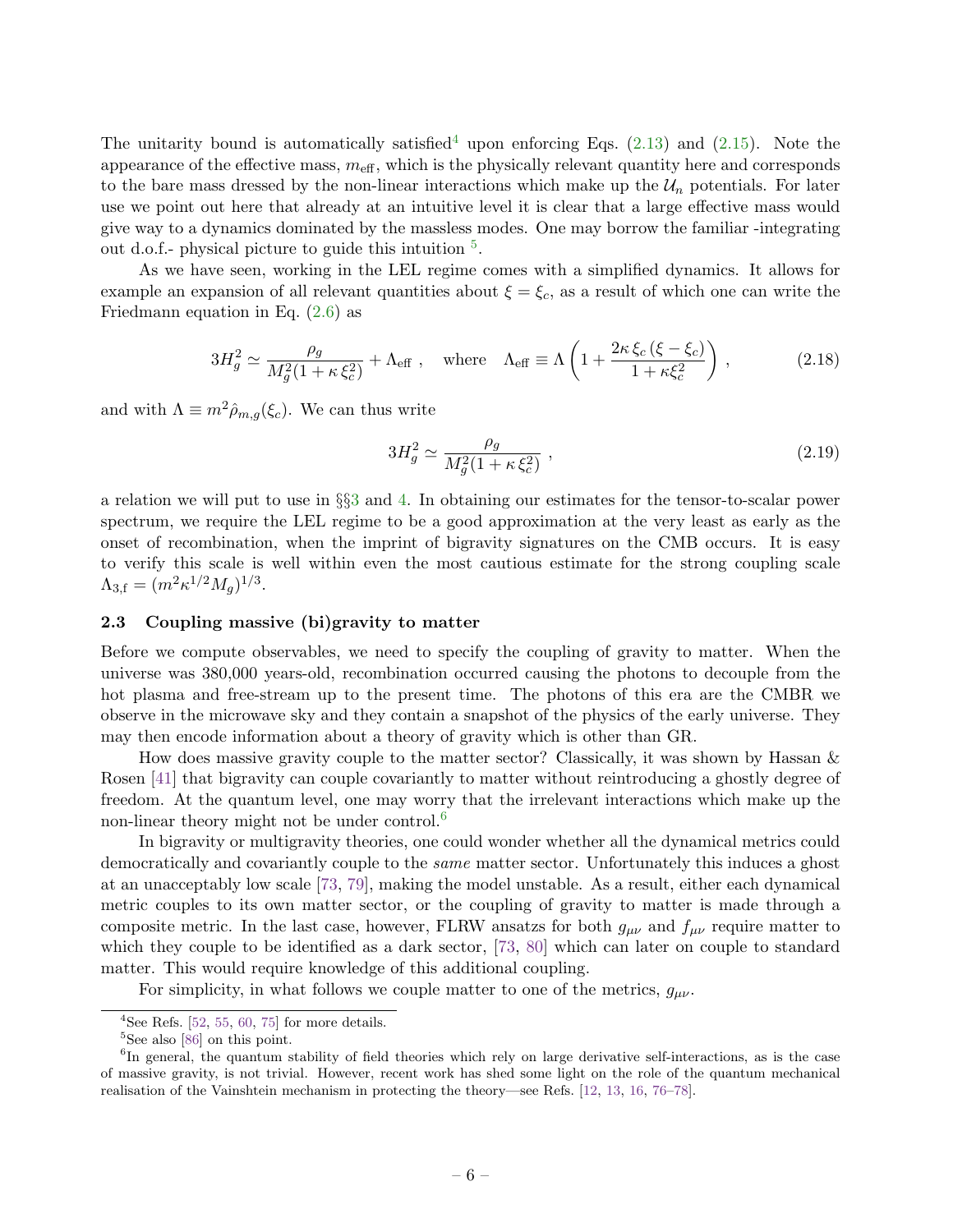The matter Lagrangian is fully described by

<span id="page-7-2"></span>
$$
S_{\text{matter}} = \int d^4x \sqrt{-g} \mathcal{L}_{\text{matter}}(g, \phi_i) , \qquad (2.20)
$$

<span id="page-7-0"></span>where  $\phi_i$  labels the matter field species, including photons which encode the physics of the early universe after recombination occurs.

#### 3 Primordial gravitational waves

Primordial gravitational waves are seeded by tensor modes of the primordial perturbation. In massive gravity, there is only one family of modes, which we shall denote by  $h_{\mu\nu}$  whereas for bigravity there are two sets of modes at play,  $h_{\mu\nu}$  and  $\ell_{\mu\nu}$ . Therefore, the fluctuations of both metrics,  $g_{\mu\nu}$  and  $f_{\mu\nu}$ , now contribute to the power spectrum of primordial GWs.

We start by reviewing the cosmological perturbation analysis performed by De Felice et al. [\[59\]](#page-19-13). We write the metric in ADM variables

$$
g_{\mu\nu} = -N^2 dt^2 + a(t)^2 (\gamma_{ij} + h_{ij}) dx^i dx^j \quad \text{and} \quad f_{ij} = -N^2 dt^2 + b(t)^2 (\gamma_{ij} + \ell_{ij}) dx^i dx^j \tag{3.1}
$$

where  $\gamma_{ij}$  is spatially flat, a and b are scale factors and N and N are lapse functions corresponding to each space-time metric. The quadratic action of the tensor modes becomes

<span id="page-7-1"></span>
$$
S_{\text{tensors}}^{(2)} = \frac{M_g^2}{8} \int \mathrm{d}^4 x \, Na^3 \sqrt{\gamma} \left[ \frac{\dot{h}^{ij} \dot{h}_{ij}}{N^2} + \frac{h^{ij}}{a^2} \nabla^2 h_{ij} + \kappa \tilde{c} \xi^4 \left( \frac{\dot{\ell}^{ij} \dot{\ell}_{ij}}{N^2} + \frac{\ell^{ij}}{b^2} \nabla^2 \ell_{ij} \right) - m^2 \Gamma(\xi) \left( h^{ij} - \ell^{ij} \right) \left( h_{ij} - \ell_{ij} \right) \right], \tag{3.2}
$$

where  $\gamma$  can be set to unity,  $\nabla^2$  denotes the spatial Laplacian and

$$
\tilde{c} \equiv \frac{\mathcal{N}a}{Nb} \ . \tag{3.3}
$$

Dotted quantities are differentiated with respect to cosmic time. The action above [\(3.2\)](#page-7-1) features non-trivial interactions between h and  $\ell$  fluctuations, which makes analytical predictions far from straightforward. To make progress, it is be useful to find a regime in which a diagonalisation of this action is possible, as argued before.

Considering only the transverse and traceless perturbations as the relevant degrees of freedom, it is convenient to choose a different basis for the tensor perturbations as follows [\[59\]](#page-19-13):

<span id="page-7-3"></span>
$$
H_{ij}^- \equiv h_{ij} - \ell_{ij} \quad \text{and} \quad H_{ij}^+ \equiv \frac{h_{ij} + \kappa \xi^2 \ell_{ij}}{1 + \kappa \xi^2} \ . \tag{3.4}
$$

We stress that the validity of this diagonalization is limited to the LEL regime. The mass eigenstates of a bigravity theory are in general time dependent and so will be the diagonalization basis. Nevertheless, in what follows we will employ the customary inflationary normalization for the tensor wave functions whose behaviour at recombination is what determines possible CMBR imprints.

Before proceeding with the analysis of tensor modes in the LEL configuration we pause here to stress that any instability in the tensor sector should not go unnoticed and it is different in nature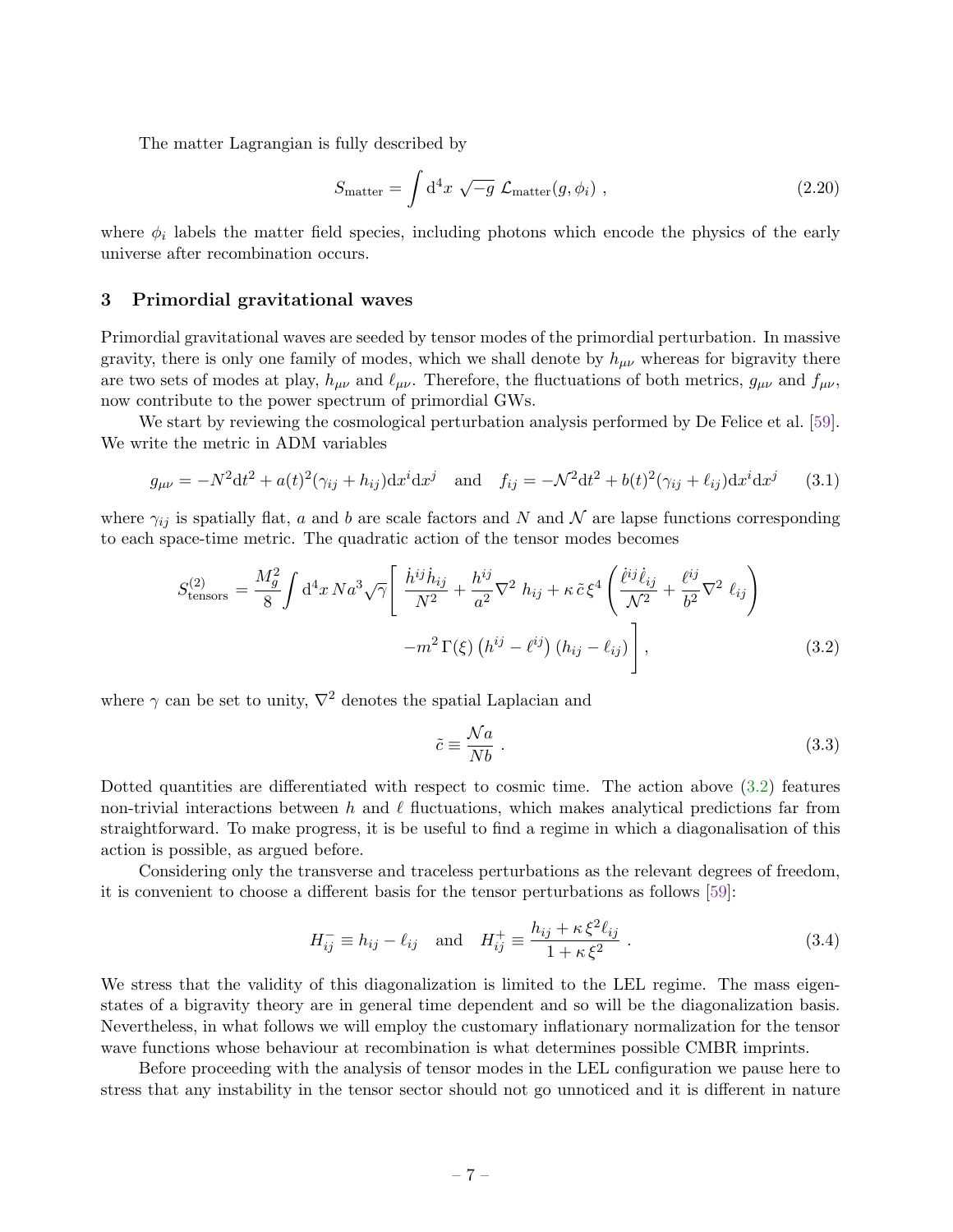from the one concerning the other d.o.f.s. Indeed, no matter how efficient the screening of scalars and vectors, the two copies of the tensors at hand can be safely considered unscreened. The act of normalizing things "as usual" for inflation and considering the tensors diagonalized from the onset of the LEL may be insensitive to part of the dynamics which goes beyond the LEL regime<sup>[7](#page-0-0)</sup>, as is exemplified by the work in [\[43,](#page-19-5) [81\]](#page-20-14), which respectively focused on different branches of solutions.

Working at lowest order in perturbations, the simplified action for the tensor modes becomes

<span id="page-8-1"></span>
$$
S_{\text{tensors}}^{(2)} = \frac{1}{8} \int \mathrm{d}^4 x \, a^3 \left[ M_+^2 \left( \dot{H}_+^{ij} \dot{H}_{ij}^+ + \frac{H_+^{ij}}{a^2} \nabla^2 H_{ij}^+ \right) \right. \\
\left. + M_-^2 \left( \dot{H}_-^{ij} \dot{H}_{ij}^- + \frac{H_-^{ij}}{a^2} \nabla^2 H_{ij}^- - m_{\text{eff}}^2 H_-^{ij} H_{ij}^- \right) \right].\n\tag{3.5}
$$

As we shall see shortly, it is this mass parameter  $m_{\text{eff}}$  associated with the tensor modes which enters observable quantities and which can be used to constrain the parameters of the theory. The normalisation of the kinetic terms is set by the mass scales  $M_+$  and  $M_-$  given by

$$
M_{+}^{2} \equiv (1 + \kappa \xi_{c}^{2}) M_{g}^{2} \quad \text{and} \quad M_{-}^{2} \equiv \frac{\kappa \xi_{c}^{2}}{(1 + \kappa \xi_{c}^{2})^{2}} M_{+}^{2} . \tag{3.6}
$$

In perturbation theory the matter Lagrangian [\(2.20\)](#page-7-2) is given, to lowest order, by

<span id="page-8-0"></span>
$$
\delta S_{\text{matter}} = \int d^4x \ h_{\mu\nu} T^{\mu\nu} \ . \tag{3.7}
$$

The usefulness of the  $\{+,-\}$  basis is clear:  $H_{ij}^+$  is the massless mode whereas the massive mode is  $H_{ij}^-$ . In light of our choice of coupling to matter [\(3.7\)](#page-8-0), photons do not couple to a massive nor massless graviton. Instead, they couple to a linear combination of massive and massless modes in the diagonal basis described in Eq. [\(3.5\)](#page-8-1). Importantly, the massive mode is associated with a redressed mass  $m_{\text{eff}}$ , which albeit related, is *not* the graviton mass.

In terms of the diagonalised variables of Eq.  $(3.4)$ , the coupling to the matter sector is

<span id="page-8-2"></span>
$$
\delta S_{\text{matter}} = \int d^4 x \left\{ H_{ij}^+ + \frac{\kappa \xi_c^2}{1 + \kappa \xi_c^2} H_{ij}^- \right\} T^{ij} \,. \tag{3.8}
$$

This means that gravity and the history of the universe will, in principle, change. To guarantee that the cosmology remains invariant so as to agree with ΛCDM and to reproduce the Newtonian limit, we need to require that the Planck mass (or equivalently the Newton's gravitational constant) is essentially the same as measured in solar system scales. Consider two mass tests described by the energy-momentum tensor above and subject to gravity set by this matter coupling. One may easily derive that the effective Planck mass associated with this modified gravitational force is actually the Planck mass associated with the metric  $g_{\mu\nu}$ :

$$
M_{\rm Pl,eff} \equiv M_g \tag{3.9}
$$

 $7$ This is important because the coupling among the tensor modes, although very small, in time can have significant effect once higher order in perturbations are taken into account. This again points to the importance of the initial value problem as emphasized in [\[43\]](#page-19-5). See also [\[45\]](#page-19-6) for a step in this direction. Note that the scales probed by [\[45\]](#page-19-6) are far beyond the reach of the LEL regime.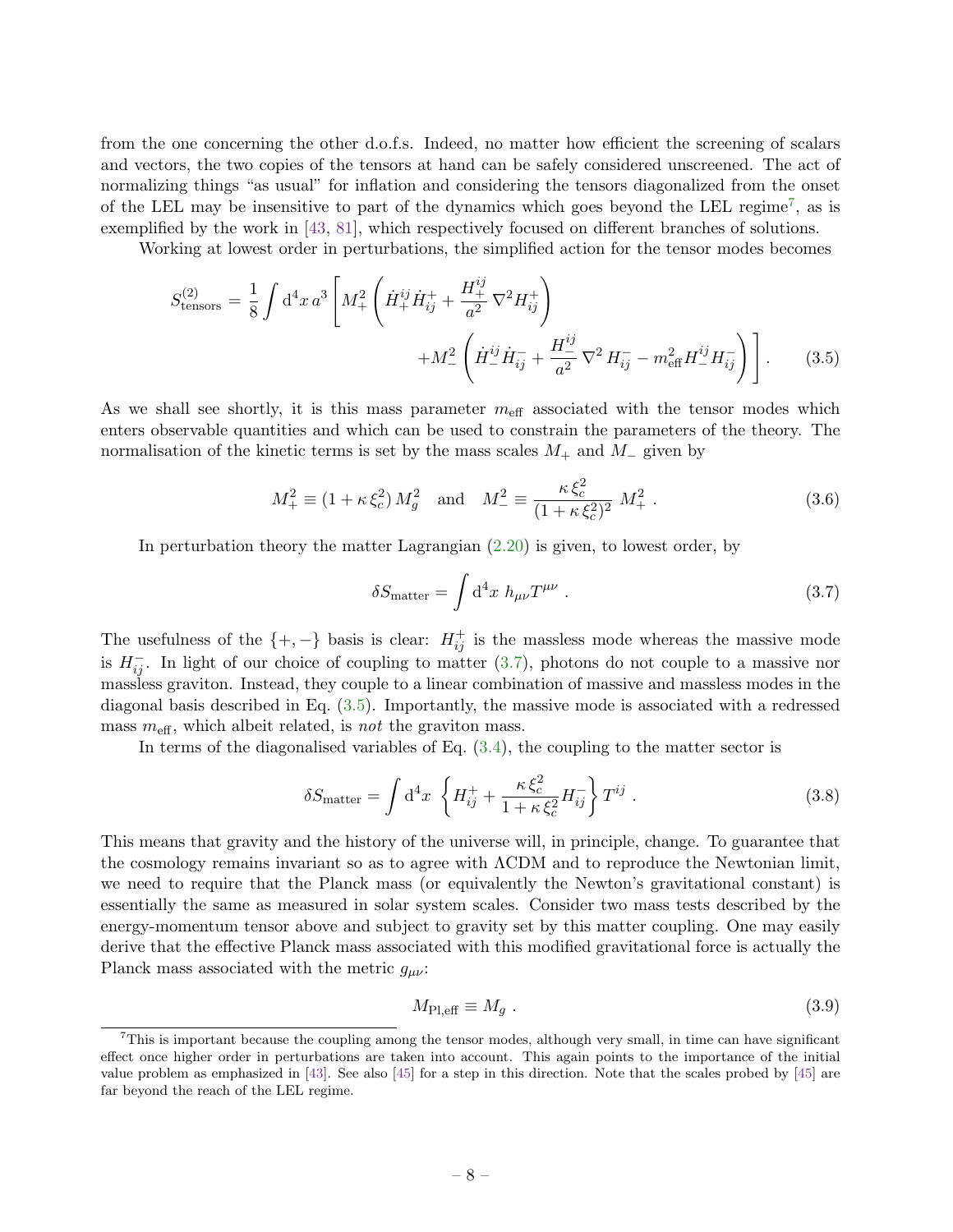So far, all we have assumed within the LEL was that  $\xi_c \sim O(1)$ , but there were no stringent constraints on the value allowed for  $\kappa$ . If we demand the cosmological evolution to be the same for most of cosmic history, as well as negligible modifications to the Newton's gravitational constant, then from the Friedmann equation  $(2.19)$ , we ought to require

$$
\kappa \ll \xi_c^{-2} \sim O(1) \tag{3.10}
$$

Considering the uncertainty associated with the empirical determination of the value of the Newton's gravitational constant, we estimate  $\kappa$  to be 1 part in 100,000. One might be worried by the realization that this regime corresponds to a small  $M_f \ll M_{Pl}$ . This results, in turn, in the lowering of the naive strong coupling scale  $(m^2M_f)^{1/3} \equiv \Lambda_{3,f}$ .<sup>[8](#page-0-0)</sup> This worry is legitimate and we just note here that the scale we are negotiating with is that of  $H_r$ . One can easily check that even if the strong coupling scale is as low as  $\Lambda_{3,f}$ , the theory is still predictive at the time of recombination, for which the graviton mass can be chosen such that  $H_{\rm r} \ll \Lambda_{3,f}$ , a condition which is automatic in the LEL regime.

**Other d.o.f.**— Before proceeding with the study of observables related to tensor perturbations we pause here to comment on the role played by the other degrees of freedom in our setup. Clearly massive gravity alone already spans 5 d.o.f. whose effect on cosmological evolution up to recombination must be accounted for. So far we have largely neglected the dynamics of the scalar (helicity-0) and vector (helicity-1) sector. Their dynamics has already been the subject of careful investigations at the lowest orders in perturbation theory hinting at early(late) time instabilities. However, such an analysis may or may not capture the full physical picture, especially if limited to low orders in perturbation theory. It has further been suggested that a way around these issues may be found in a restricted pool of favourable initial conditions and that the so-called initial value problem for bigravity needs further study [\[43\]](#page-19-5) (see also Ref. [\[84\]](#page-20-15) for related work). We can only but agree on this latter point. A step in this direction was taken in [\[45\]](#page-19-6) where initial conditions are discussed in an inflationary context. This implicitly assumes that the effective strong coupling scale is as high as  $H_{\rm inf}$ .

In this manuscript we take the view that, as is often the case in solar system dynamics, an efficient<sup>[9](#page-0-0)</sup> Vainshtein mechanism will make use of the non-linearities of the theory to milden the role played by the scalar(vector) sector in the cosmological evolution, effectively screening them. Although suggestive results are present in the literature, at this level this is indeed just an assumption we make here, and not a small one at that.

We now turn to the observable spectrum arising in this bigravity model. The coupling in Eq. [\(3.8\)](#page-8-2) dictates the power transmitted by the tensor modes (both from the massive and the massless spin-2 fields) to the CMBR photons. Before presenting the formula for r, we make a short digression into the power spectra of massive and massless tensor modes which would individually be imprinted in the CMBR. For bigravity theories, the power spectrum will be a composite measure of both signals. For the purposes of our estimates, it suffices to work at lowest order in the slow-roll approximation, which is assumed to hold throughout inflation.

Power spectrum of massless modes.—The analysis of the perturbation theory for massless tensor modes is well known in the literature [\[85\]](#page-20-16). In bigravity theories, the massless mode is represented

<sup>&</sup>lt;sup>8</sup>Here we are focusing on the case when the strong coupling scale can be as low as  $(m^2M_f)^{1/3}$ . Being a very low scale, this could prove difficult for the phenomenology at and above that energy scale.

<sup>&</sup>lt;sup>9</sup>Incidentally, we note that an active screening in the LEL demands [\[58\]](#page-19-12) that  $|dln J(\xi)/dln(\xi)| \gg 1$ , see Table 1.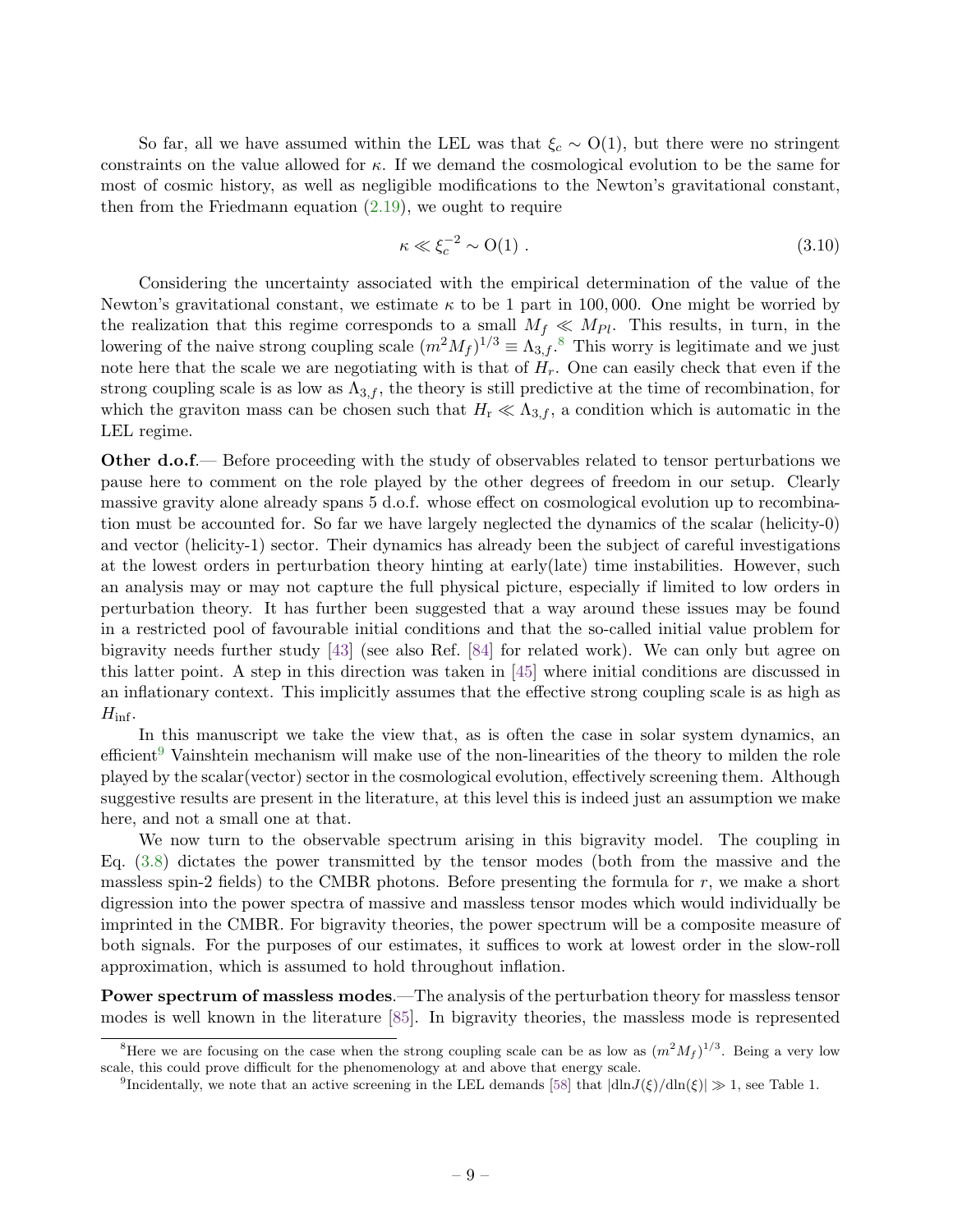by  $H^+$  in Eq. [\(3.5\)](#page-8-1) and their evolution is fixed by the time they cross the horizon, after which their amplitude remains constant thereafter. It is therefore sufficient to determine their super-horizon evolution. On super-horizon scales, the resulting power spectrum is given by

<span id="page-10-2"></span>
$$
P_{\text{massless}} \equiv \langle H_{ij}^+(\mathbf{k}_1) H_{jl}^+(\mathbf{k}_2) \rangle \equiv \frac{P_{\text{t,GR}}}{1 + \kappa \xi_c^2}.
$$
 (3.11)

Here we adopt the usual notation that starred quantities are evaluated at the time of horizon crossing for the mode k, and we use  $H \equiv H<sub>g</sub>$  to avoid clutter. Notice the different normalisation arising from Eq.[\(3.5\)](#page-8-1) of the tensor spectrum from the GR one, which we have denoted by  $P_{\rm T,GR}$ , where the only scale is  $H$ .

Power spectrum of massive modes.—Massive tensor modes have their evolution determined by their corresponding mass horizon, and they do not get frozen on super-horizon scales but rather oscillate. These modes are denoted by  $H^-$  in Eq. [\(3.5\)](#page-8-1) and give the following power spectrum

<span id="page-10-3"></span>
$$
P_{\text{massive}} \equiv \langle H_{ij}^-(\mathbf{k}_1) H_{jl}^-(\mathbf{k}_2) \rangle \equiv \frac{1 + \kappa \xi_c^2}{\kappa \xi_c^2} P_{\text{t,mGR}} \tag{3.12}
$$

where  $P_{t,mGR}$  stands for the power spectrum obtained from the standard GR action for tensors where there is an additional mass term (in this case  $m_{\text{eff}}$ ). Notice again the different non-trivial normalisation of the power spectrum (arising from Eq.[\(3.5\)](#page-8-1)).

#### <span id="page-10-0"></span>3.1 Tensor-to-scalar ratio in bigravity

The power transmitted by the tensor modes in this class of theories is governed by how they couple to matter via Eq. [\(3.8\)](#page-8-2). It follows that the primordial power spectrum of tensors is

$$
\langle h_{ij}(\mathbf{k}_1) h_{jl}(\mathbf{k}_2) \rangle = \langle H_{ij}^+(\mathbf{k}_1) H_{jl}^+(\mathbf{k}_2) \rangle + \left(\frac{\kappa \, \xi_c^2}{1 + \kappa \, \xi_c^2}\right)^2 \, \langle H_{ij}^-(\mathbf{k}_1) H_{jl}^-(\mathbf{k}_2) \rangle \tag{3.13}
$$

with the individual power spectra given by Eqs.  $(3.11)$  and  $(3.12)$ . The fact that this prediction is different from that of GR is only one source of modification to the tensor-to-scalar ratio, which is also sensitive to the scalar perturbations. Since the Friedmann equation is still slightly changed, this will reflect on the matter power spectrum and therefore on the primordial scalar power spectrum. In particular, from Eq.  $(2.19)$  the energy density in matter is

$$
\rho_{\text{matter}} = \frac{\rho_g}{1 + \kappa \,\xi_c^2} \,, \tag{3.14}
$$

which results in the scalar power spectrum changing to

$$
P_{\rm s,biGraw} = \frac{P_{s,GR}}{1 + \kappa \xi_c^2} \,, \tag{3.15}
$$

where the subscript  $s$  refers to scalar. Consequently, these theories predict

$$
r_{\rm BiGraw} = r_{\rm GR} + (\kappa \,\xi_c^2) \; r_{\rm mGR} \; , \tag{3.16}
$$

<span id="page-10-1"></span>where  $r_{GR}$  denotes the tensor-to-scalar ratio in GR (that is, assuming a massless graviton) whereas  $r_{\text{mGR}}$  corresponds to that in a theory of a massive graviton. Under the assumption that the cosmology is not significantly changed and in the limit where  $\kappa \xi_c^2 \ll 1$ , it follows that the prediction for r in these theories is the same as the original for GR.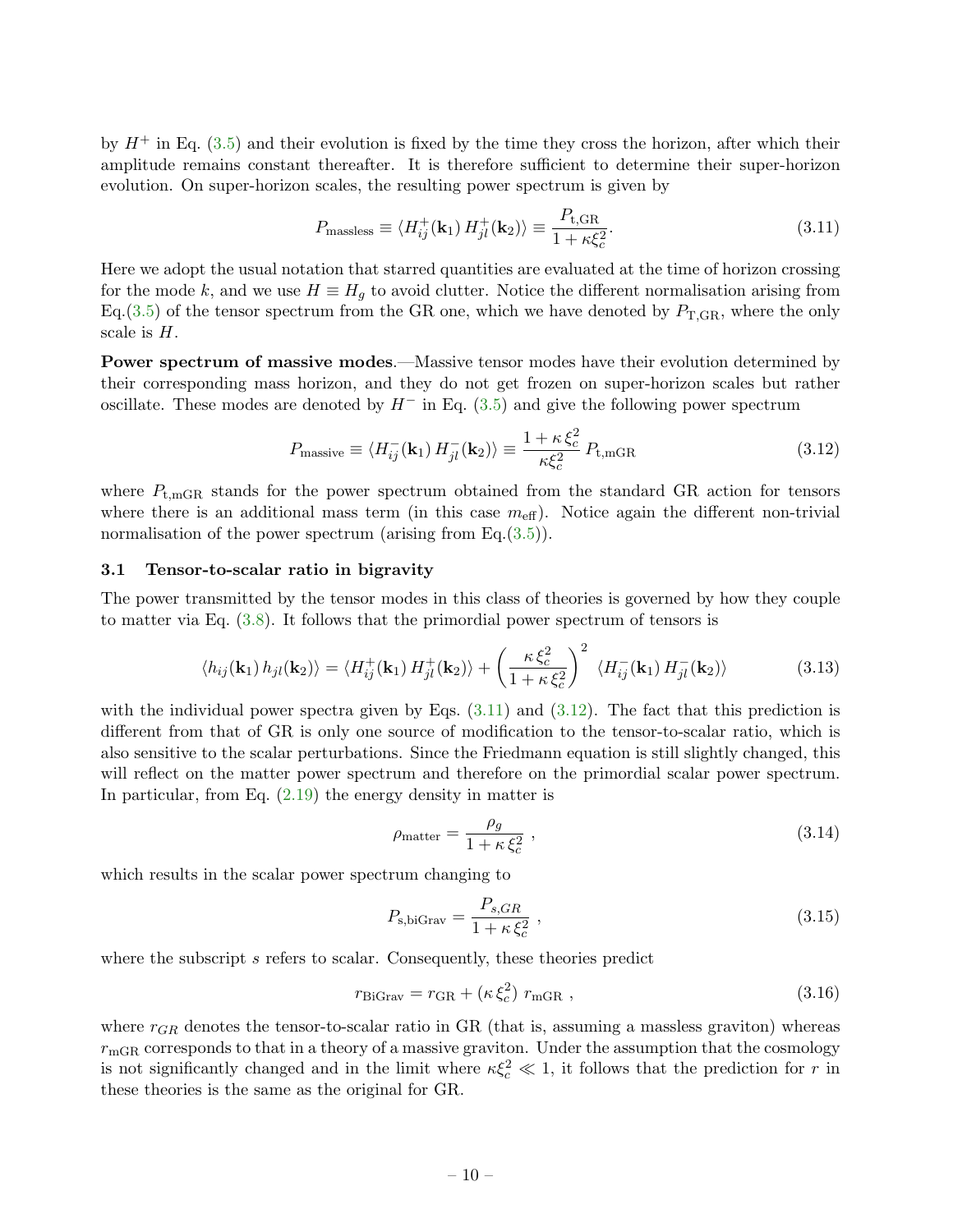#### 3.2 Summary on bounds in parameter space

To obtain the observable predictions in bigravity theories, our starting point was the region in parameter space in the theory where known instabilities are absent [\[59\]](#page-19-13) which we have further restricted due to the  $\kappa \ll 1$  $\kappa \ll 1$  requirement. Our results reflect this choice. We summarise on Table 1 the parameter space available so that the theory is free of known instabilities. This entails that, even though there is in principle more freedom to choose from the higher number of degrees of freedom in bigravity then in massive gravity, absence of instabilities plays a rather restrictive role.

| <b>Stability requirement</b>                     | <b>Parameters</b> | <b>Bound</b>                              |
|--------------------------------------------------|-------------------|-------------------------------------------|
| Higuchi bound                                    | $m_{\text{eff}}$  | $m_{\text{eff}}^2 > 2H_a^2$               |
| Absence of strongly coupled perturbations        | $H_q$             | $H_q = \xi H_f^{-10}$                     |
| No gradient instabilities $\&$ active Vainshtein | m, H              | $m \gg H$ , $ dln J(\xi)/dln(\xi)  \gg 1$ |
| Standard Friedmann evolution                     | $M_a$             | $\kappa \ll 1$ with $\xi \sim O(1)^{-11}$ |

<span id="page-11-1"></span>Table 1. Collection of stability bounds for the phenomenology discussed in this paper. Notice that these conditions correspond to relatively strict bounds on the  $\alpha_n$  interaction coefficients in the massive bigravity Lagrangian. This can be easily seen by expressing J in terms of  $\alpha_n$  via Eqs. [\(2.9\)](#page-4-3), [\(2.11\)](#page-4-4).

The tensor-to-scalar ratio is not the only observable which can provide constraints to this class of theories. Interesting imprints in the CMBR are also forecast which, provided they affect observable modes, can reveal interesting physics about the early universe. We turn next to such characteristic signatures in the B-modes signal, which were originally unveiled in Ref. [\[39\]](#page-19-1). We adapt their results to discuss their implication on the bigravity models we discussed here.

#### <span id="page-11-0"></span>4 Possible Signatures in the CMBR spectrum

The study of the CMB spectrum plays a fundamental, unparalleled role in modern cosmology. It essentially represents an open window over the past of the Universe, taking one all the way back to the recombination epoch. It is then clear that, in the study of how a massive(massless) graviton may affect the CMB radiation, the crucial scale one will have to negotiate with is the size of the Hubble radius at recombination,  $H_r^{-1}$ .<sup>[12](#page-0-0)</sup> As we shall see below, a simple description emerges for the primordial tensor sector contributions to B-modes: one can think of two main regimes for the effective tensor mass  $m_{\text{eff}}$ , with the transition value for  $m_{\text{eff}}$  being  $H_r$  itself.

In deriving the results for this section we will heavily rely on the work in [\[39\]](#page-19-1). In there, the authors present a phenomenological approach aimed at placing bounds on the graviton mass which

<sup>10</sup>This condition specifies the so-called healthy branch.

 $11$ This last assumption is to be understood within the LEL [\[59\]](#page-19-13).

<sup>&</sup>lt;sup>12</sup>The contribution from reionisation is relevant for small  $\ell$ . In the massless case  $\ell > 20$  is sufficient to ignore this contribution. The numerical analysis of [\[39\]](#page-19-1) supports the approximation scheme neglecting the reionization contribution also for a large range of effective mass values.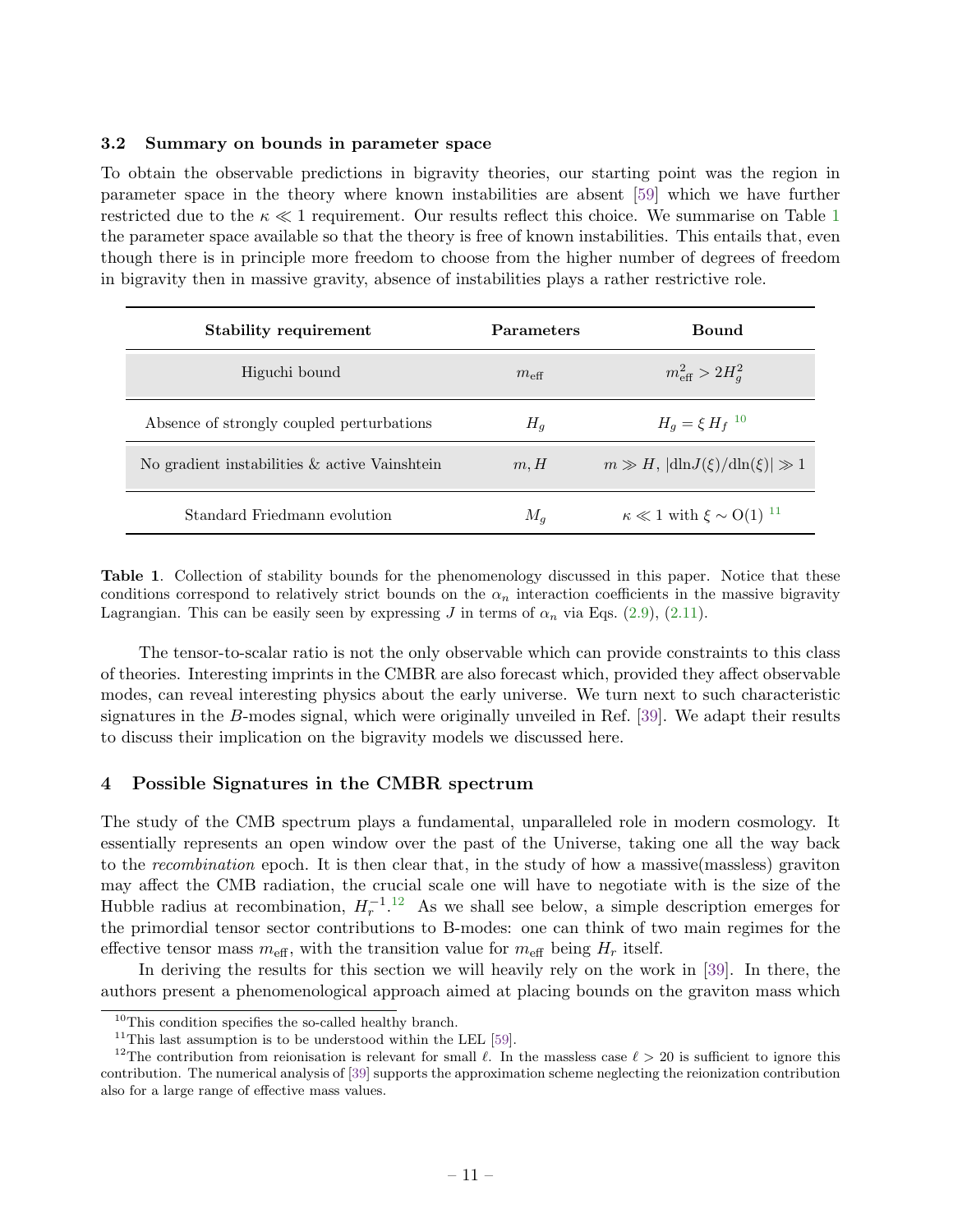can be adapted to our case. Their results are quite general and hold true for the tensor sector as long as the tensor wavefunction satisfies the usual tensor e.o.m., just as the one that follows from Eq.  $(3.5)$ . As per *Section* [2,](#page-2-0) the model under scrutiny here is a bigravity theory, it counts seven degrees of freedom which include massive and massless tensor modes.

As documented in Eq.[\(3.4\)](#page-7-3), both the massless and the massive tensor modes, decoupled from one another in the  $^{+/-}$  basis, directly couple with matter. The crucial realization in what follows is that there exist important regions in the parameters space where, to a good approximation, the result of the two contributions is additive not just at the level of the action<sup>[13](#page-0-0)</sup>, but it remains so up the source term  $|\psi|^2$  and therefore eventually propagates all the way to the expression for the coefficients  $C_{BB,l}^T$ . We will argue in particular that this is the case in the mass regime which would in principle generate the most prominent effect in the CMB.

As we have seen, it turns out that in the LEL, a regime we chose in order to avoid known instabilities, the relative coefficient regulating the contribution of the massive tensor modes (as opposed to the massless ones) is very small because it depends linearly on  $\kappa \ll 1$ . This will result in a very hard-to-detect massive tensor sector. We will see below that in a specific mass range a massive graviton actually enhances the gravitational signal by two orders of magnitude as compared to the massless case. However, in our case this enhancement is no match for the  $\alpha \kappa$  suppression. We nevertheless provide a detailed discussion also in the hope that it will be later applied to a scenario where the relative coefficient is order one so that "massive" imprints would be more conspicuous.

#### <span id="page-12-0"></span>4.1 B-modes

A clear qualitative understanding of the dynamics of tensor modes may be arrived at by classifying them (see Fig[.1](#page-13-0) and [\[39\]](#page-19-1)) according to whether or not and to where these modes are relativistic (in the sense of satisfying  $q^2/a(\tau)^2 \gg m_{\text{eff}}^2$ ):

- Modes relativistic at recombination belong to Region I
- Modes which are non-relativistic already early on, before entering the horizon, reside in Region II
- Momenta entering the horizon as relativistic but turning non-relativistic by the recombination epoch populate Region III

This pictorial view refers of course to the massive modes but in the *additive* regime one may reasonably expect that the exactly massless modes will generate the usual imprints to be superimposed, weighted by a relative coefficient, to the massive modes signatures.

Note that the presence of the fractional relative coefficient in front of the massive contribution to  $h_{\mu\nu}$ , e.g. in Eq. [\(3.8\)](#page-8-2), cannot alter the description in Fig[.1](#page-13-0)<sup>[14](#page-0-0)</sup>. Indeed, the latter is obtained by judiciously comparing among each other the value over time of  $q/a(t)$ ,  $H(t)$ ,  $m_{\text{eff}}$ . These quantities squared all appear in the massive tensor modes equation of motion and their relative strength, unaffected by the fractional coefficient, signals the regime one is working at (i.e. (non)relativistic,  $m_{>(<)}$ , inside/outside the horizon).

<sup>&</sup>lt;sup>13</sup>This is trivially true as we linearly couple gravity to matter in Eq.  $(3.7)$ .

<sup>&</sup>lt;sup>14</sup>What it does alter is the relative weight of the massive tensor sector in determining the gw signal.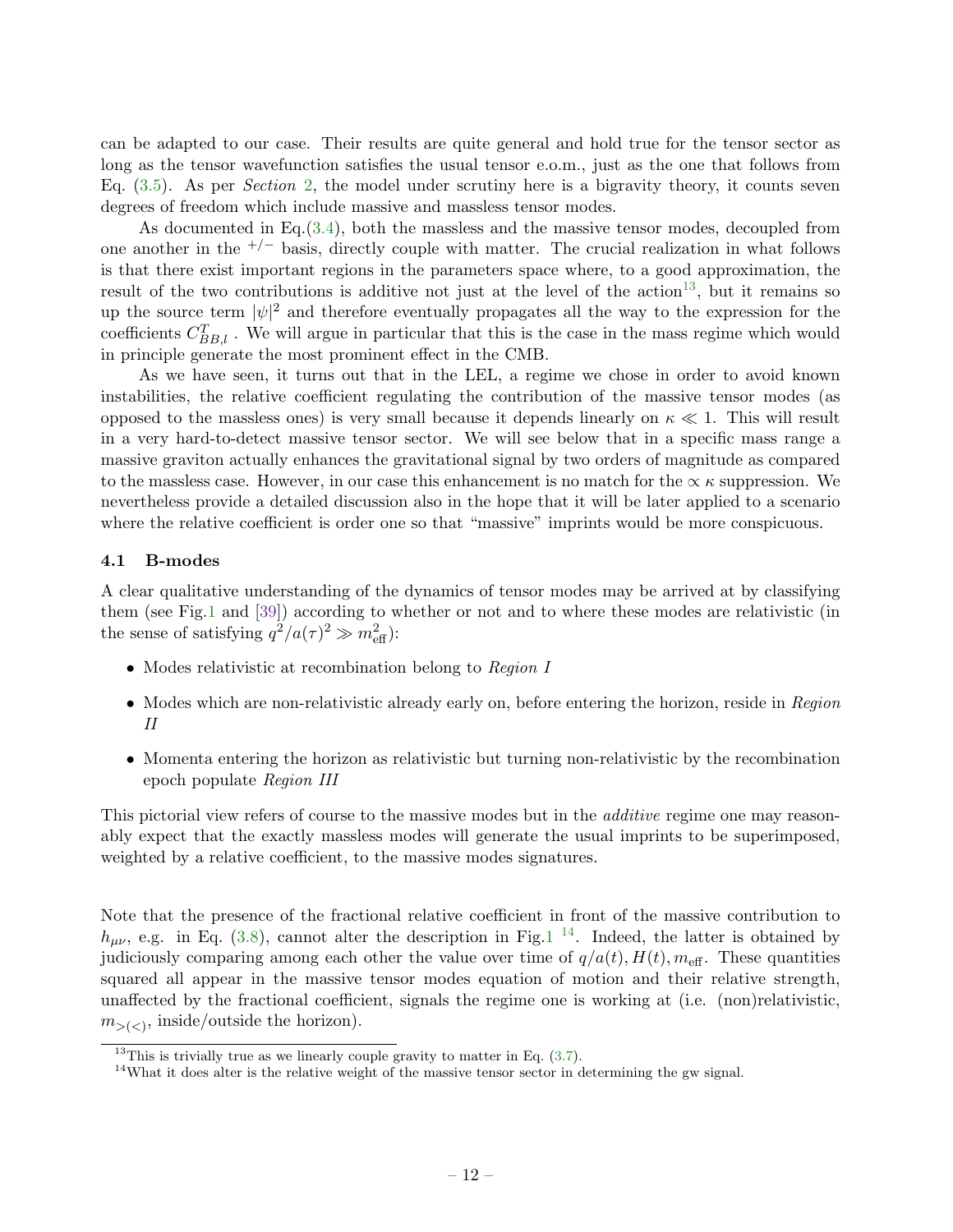

<span id="page-13-0"></span>**Figure 1.** Above is the effective mass  $m_{\text{eff}}$  in units of the Hubble rate today,  $H_0$ , versus multipole momenta *l*. The upper limit of Region I is obtained by requiring that the multipole  $\ell$ , for which  $\ell \sim q(\tau_0 - \tau_r)$ , coincides with  $\ell_0$ , that is the multipole corresponding to a physical momentum the size of the mass  $m_{\text{eff}}$  at recombination. The border between Region II and Region III is obtained by identifying the multipole  $\ell_m$ corresponding to the momentum that becomes non-relativistic at the same time it enters the horizon [\[39\]](#page-19-1). Two horizontal lines show qualitatively different regimes for the effective mass:  $m<sub>></sub>$  stands for mass larger than  $H_r$  and, complementarily,  $m_<$ .

Let us now discuss how one may generate Fig[.1](#page-13-0) and then the consequences it can possibly entail for bigravity CMB signatures. Region I denotes modes relativistic at recombination. For a generic multipole moment one has, in conformal time, that  $\ell \sim q(\tau_0 - \tau_r)$ . The role of the  $(\tau_0 - \tau_r)$  factor is clearly that of accounting for the time evolution to the present day. In our setup this evolution can in principle depart from that of ΛCDM.

Working in the LEL regime and implementing Eq.[\(2.19\)](#page-6-1) (with  $\kappa \ll 1$  and  $\Lambda_{\text{eff}} \sim \Lambda = m^2 \hat{\rho}_{m,q}[\xi_c]$ so that the form of the Friedmann equation reduces, formally, to the standard one) then, in multipole language the non-relativistic threshold is reached [\[39\]](#page-19-1) at recombination whenever:

<span id="page-13-1"></span>
$$
\ell \leq m_{\text{eff}} a(\tau_r)(\tau_0 - \tau_r) \equiv \ell_0 \sim \frac{m_{\text{eff}}}{H_0(1+z_r)} \int_{(1+z_r)^{-1}}^1 \frac{da}{\sqrt{\Omega_{\Lambda_{\text{eff}}} a^4 + \Omega_m a + \Omega_r}} \sim 3.3 \frac{m_{\text{eff}}}{H_0(1+z_r)},
$$
\n(4.1)

In the numerical calculation we have set  $\Omega_{\Lambda_{\text{eff}}} \sim \Omega_{\Lambda} \sim 0.73$  because, as we have seen, the background evolution of the LEL regime mimics that of ΛCDM in our setup.

It is also worth pointing out that the result of a  $(4.1)$  without a c.c. term would amount to changing the numerical factor in front from 3.3 to 3.7, a mere 10%, reflecting the fact that we owe most of the evolution since recombination to the content in  $\Omega_m, \Omega_r$ .

A recombination redshift of  $z_r \approx 1088$  delivers the yellow shaded area in Fig.[\(1\)](#page-13-0). Note that for very small masses, say  $m_{\text{eff}} \lesssim 10^2 H_0$ , the value of  $\ell_0$  will be so small that the B-mode spectrum will be unaffected by non-relativistic modes <sup>[15](#page-0-0)</sup>. Incidentally, for  $m_{\text{eff}} = H_r$  one finds that  $\ell_0 \sim 64$ , which is the only point shared by all three regions in Fig[.1.](#page-13-0)

<sup>&</sup>lt;sup>15</sup>This is true exactly only if the contribution at reionization is neglected. The fact that non-relativistic modes play no active role is intuitively clear upon noticing that the mass  $m_{\text{eff}} \sim 300 \, H_0$  corresponds to the size of the visible universe at recombination.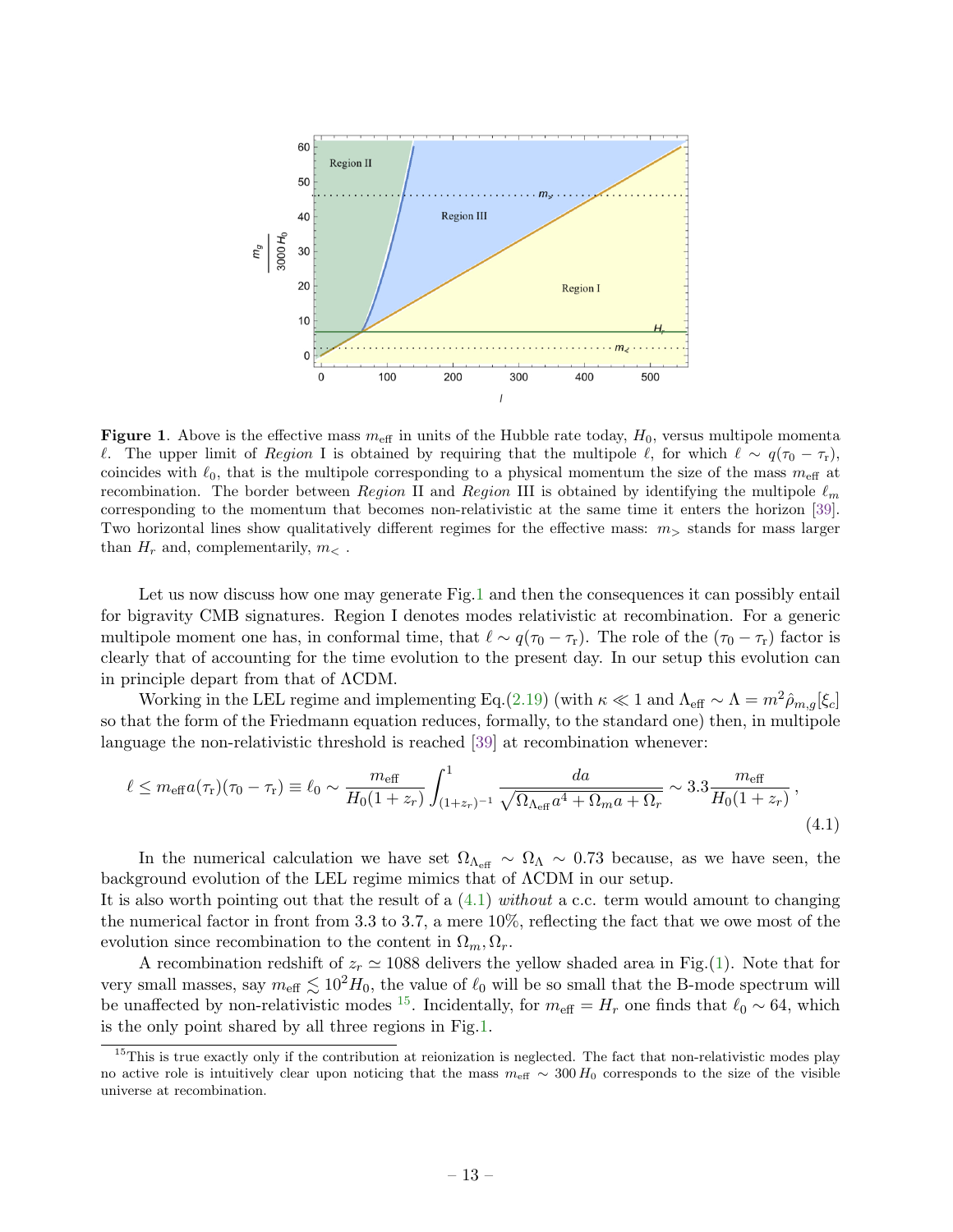The first, most straightforward, realization is that modes which are relativistic at recombination are entirely insensitive to the presence of the effective mass  $m_{\text{eff}}$ . On the other hand, one can always probe the non-relativistic regime through modes satisfying  $q/a(t \leq t_r) < m_{\text{eff}}$ .

In the  $m<sub>z</sub>$  range there are only two possible configurations: modes relativistic at recombination (Region I), or non-relativistic momenta which only re-enter the horizon after recombination (Region II). In this mass range modes are indeed forbidden from stepping in the horizon as relativistic and slowing down to non relativistic before recombination. Indeed, consider a  $q/a(t < t_r) > m_{\text{eff}}$ ; this mode can easily transition into non-relativistic after some time. On the other hand, because  $H(t)$ has a steeper time dependence than  $a^{-1}(t)$  and becomes  $H = H_r > m_{\text{eff}}$  at recombination, it must be that if the mode  $q$  in question is outside the horizon it will stay out past the time it becomes nonrelativistic. This dynamics then fits the description of modes populating Region II. The signatures of massive tensor modes in the  $m<$  range become distinct from those of the massless case only for long, outside the horizon, wavelengths. The source term  $|\psi|^2$  which feeds the expression for the multipole coefficients depends on the time derivative of the primordial tensor perturbations  $\dot{h}_{ij}$ , which is in turn related to the term  $q^2 + m_{\text{eff}}^2 a(t_r)^2$ . Clearly, at very large wavelength (from the onset of what we call the non-relativistic regime) it is the mass contribution to dominate and provide an enhancement with respect to the massless case. This is precisely the low- $\ell$  plateau found in [\[39\]](#page-19-1).

For completeness we report that, as one raises the value of the effective mass, a new qualitatively different possibility emerges: relativistic modes might enter the horizon and slow down to become non-relativistic before recombination. This is the dynamics which characterizes Region III. We refer the reader to Ref. [\[39\]](#page-19-1) for details on how to derive the border between Regions II and III. Our interest is focused on the modes of Region II which, as we have briefly reviewed, contribute to a plateau in the CMB tensor spectrum.

Having seen how Fig[.1](#page-13-0) provides an understanding on the dynamics of massive tensor modes, we pause here to note that this understanding is necessarily qualitative in nature and serves its purpose quantitatively only in the asymptotics. We have shown in detail below  $Eq.(4.1)$  $Eq.(4.1)$  that a very small effective mass, below  $10^2H_0$ , will witness most modes being relativistic and, as for the non-relativistic ones, those will not correspond to a high enough  $\ell$  so as to leave any marks on the B-modes CMB. It is safe to say that such a small effective mass would not be detected  $16$ .

Navigating Region II for larger  $m_{\text{eff}}$  will eventually lead to the "large wavelength outside-thehorizon" enhancement mentioned above, an effect propagating all the way to the B-modes spectrum and shaping up as a the low- $\ell$  plateau in the  $C_{BB,\ell}^T$  multipole coefficients (for a fixed  $m_{\text{eff}}$  of this size and higher  $\ell$ s one would step into Region I). Determining exactly the onset of this enhancement is a task best performed through the use of software such as CAMB [? ], see [\[39\]](#page-19-1). The result is that a plateau starts emerging at about  $m_{\text{eff}} \sim 1.2 \times 10^4 H_0$ , its effect being most striking (two orders of magnitude larger than the standard massless tensor signal of GR) at  $m_{\text{eff}} \sim 1.5 \times 10^5 H_0$ only to weaken and eventually become suppressed with respect to the massless signal as soon as  $m_{\text{eff}} \sim 3 \times 10^5 H_0.$ 

We stress here that the plateau is a clear-cut effect that, if detected, would represent the most prominent CMBR signature of a massive theory of gravity. Most importantly for our analysis, the fact that this effect generically takes place in the low- $\ell$  regime will, as we shall see, guarantee that a bigravity model may also lead to such an imprint in the same effective mass range. Another thing to keep in mind is that in our case, as opposed to the analysis in [\[39\]](#page-19-1), the unitarity bound sets a strong

 $16$ This statement is all the more appropriate in a bigravity setup where the massive tensor modes do not have the full weight they enjoy in a purely massive gravity theory .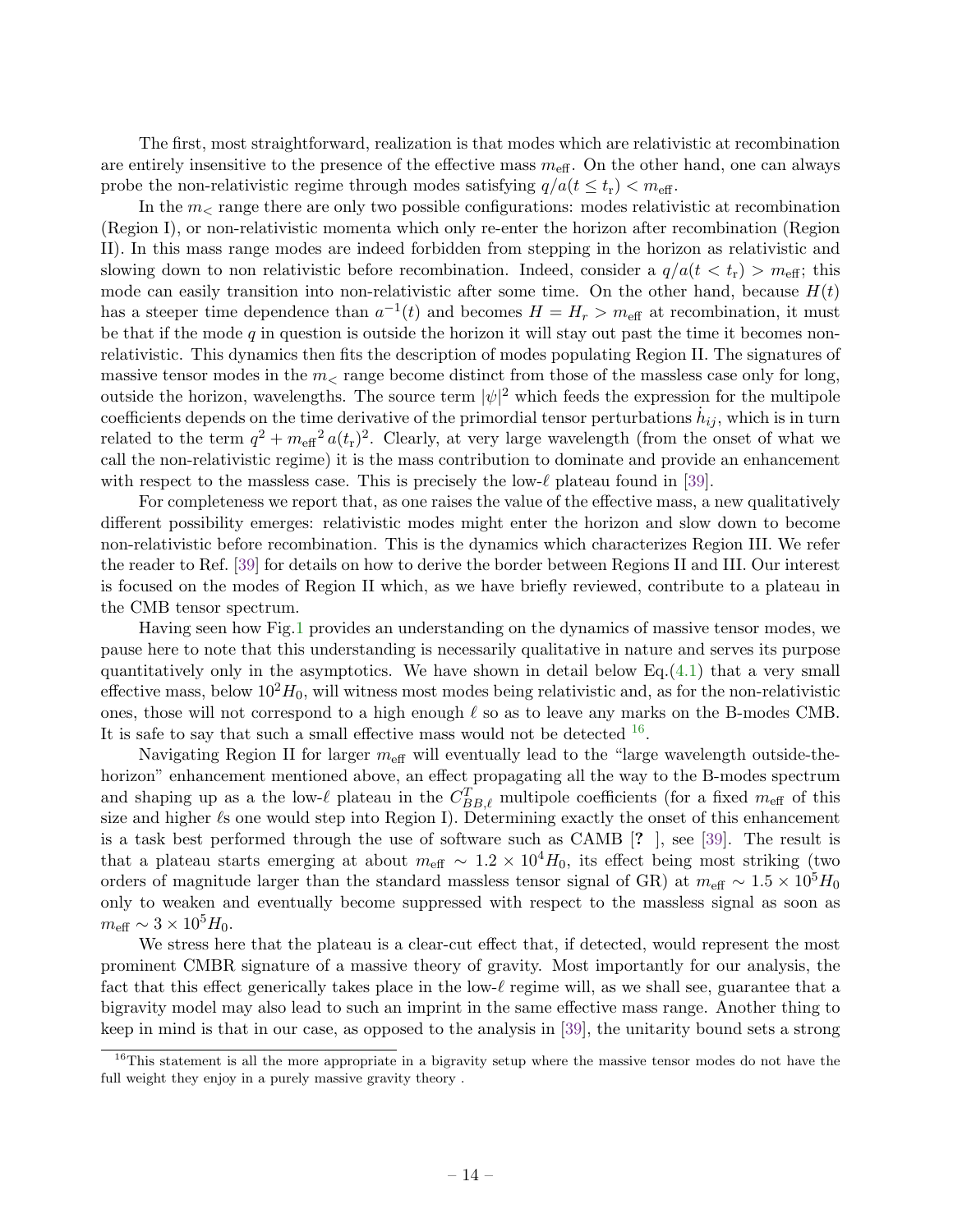upper bound on  $m_{\text{eff}}$ , of the order  $H_r$ . This requirement stems from the helicity-0 mode analysis and is therefore not necessarily present in e.g. Lorentz breaking theories of massive gravity that inspired the work in [\[39\]](#page-19-1).

Proceeding with the analysis at larger effective mass values one will see a suppression of the signal. The reason for the asymptotic suppression at  $m_{\text{eff}} \gg H_r$  is that non-relativistic modes will start oscillating sooner and sooner outside the horizon with increased frequency  $m_{\text{eff}}$  leading to an averaging-out which amounts to a strong suppression of the signal. Determining exactly by what value of  $m<sub>eff</sub>$  this effect will take over the enhancement is a task beyond the scope of the present work.

The additive regime and the bigravity signal.— The reasons Region II is of particular interest for us are manifold: besides being responsible for an intriguing low- $\ell$  plateau in massive gravity, this is an area in  $(q, m_{\text{eff}})$ -space whose contribution to multipole coefficients can be treated as "additive" to a good approximation in the case of bigravity.

As mentioned above, where we part ways with the work in [\[39\]](#page-19-1) is in considering two sets  $H^{+/-}$ of tensor modes. As a consequence, our source term  $|\psi|^2$  will consist also of cross terms. Crucially, in a low-q and outside-the-horizon range such as Region II, the contribution of the massive tensor modes far surpasses (assuming the contributions are equally weighted) that of its massless counterpart. As a matter of principle then, not just massive gravity, but also bigravity can lead to distinct imprints in the B-modes spectrum for the appropriate  $m_{\text{eff}}$  range.

In bigravity though, the nature of the signal will also depend on the value of the relative coefficient between the massive and massless tensor modes coupling to matter via e.g.  $Eq.(3.4)$  $Eq.(3.4)$ . Schematically:

$$
\text{Signal} \sim \left[ (H_{\text{source}}^{+})|_{m=0} + C_{rel} \left( H_{\text{source}}^{-} \right) |_{m_{\text{eff}}} \right]^{2} . \tag{4.2}
$$

The first thing to keep in mind is that the unitarity bound immediately sets the dynamics in the  $m_{\text{eff}} \gtrsim H_r$  region. A  $C_{rel} \gg 1$  would produce a signal profile with a very substantial overlap with the massive gravity one, with a low- $\ell$  enhancement at the specified  $m_{\text{eff}}$  range and a suppression in the asymptotics of a very large  $m_{\text{eff}}$ . For  $C_{rel} \sim 1$  and down to values satisfying  $C_{rel} \geq 1/10$  one would still be able to see the low multiple enhancement for the appropriate  $m_{\text{eff}}$ ; this is because the maximum signal enhancement due to a mass (when  $m_{\text{eff}} \sim 3 \times 10^5 H_0$ ) is two orders of magnitude larger than the would-be massless signal. As for the  $m_{\text{eff}} > 20H_r$  range in this configuration some suppression is to be expected but, again, this regime is best understood by running the software<sup>[17](#page-0-0)</sup>. Finally, the  $C_{rel} \ll 1/100$  configuration is bound to generate a signal with almost complete overlap with the GR profile.

In general then, the difference between a bigravity theory and its massive gravity limit would most clearly manifest itself as a lesser enhancement in the low- $\ell$  plateau for the former and correspondingly a less dramatic suppression in the large  $m_{\text{eff}}$  region of the bigravity parameter space. From the perspective of CMBR signatures one may summarize these findings as evidence that bigravity theories generate imprints which are overall less sharp than those originating from pure massive

<sup>&</sup>lt;sup>17</sup>We anticipate however that in the  $m_{\text{eff}} \gg H_r$  regime the source function  $|\psi|^2$  might well receive an important contribution from what we call the -cross terms- of the two tensor sectors and therefore one may not rely on the massless/massive modes *additivity* any longer. On the other hand, it is important to stress that a more detailed analysis of the dynamics for which cross terms play a leading role (a purely bigravity effect this one) is bound to lead to an interesting characterization of further signatures of bigravity theories. We leave this to future work.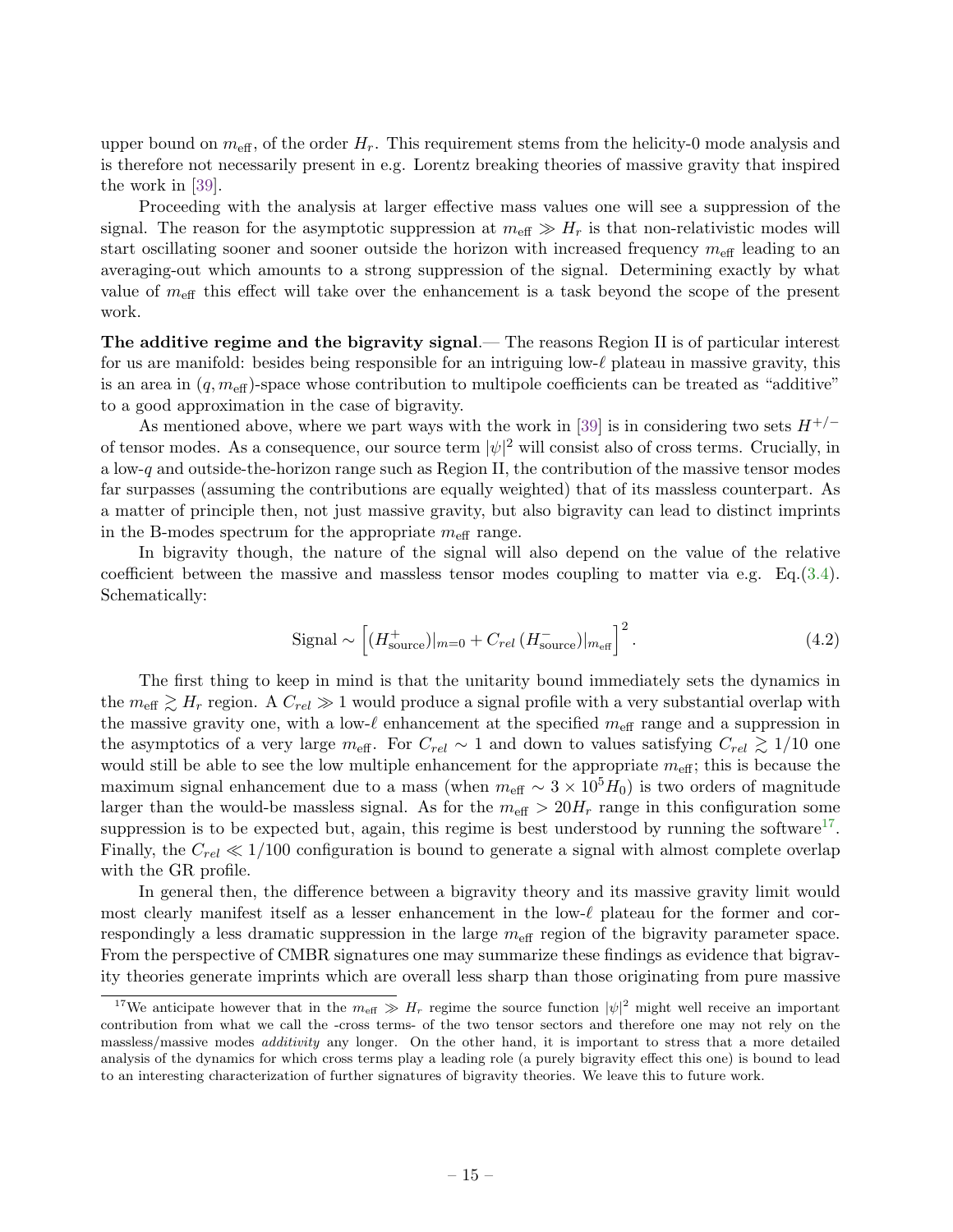gravity. This is justified already at an intuitive level because the bigravity theories space spans corners of pure massive gravity (e.g. the  $M_f \to \infty$  limit) but is also endowed with two additional degrees of freedom which account for the dynamics of the additional massless tensor modes. In principle, depending on the relative coefficient  $C_{rel}$  of the  $H^{+/-}$  modes contribution one might make bigravity imprints as sharp as those for massive gravity; on the other hand, those signatures can be "watered down" towards the purely massless spectrum by a different judicious use of the same coefficient.

Zooming in the LEL regime, one can see that  $C_{rel} \sim \mathcal{O}(1) \cdot \kappa \lesssim 10^{-5}$  thus concluding that the imprints of bigravity in the LEL are very hard to probe and the CMBR signal is expected to mimic GR. What led to our restricted parameter space were, in addition to our working in a low-energy regime, the requirement of an almost ΛCDM background evolution combined with the constraints on the effective Planck mass. In turn, this resulted in a very small relative weight for the massive tensor modes at recombination.

Our setup should by no means be thought of as the only cosmologically viable option. Much more work is needed in this direction. It is indeed quite possible that another stable region may be found in the future whose domain includes a massive tensor sector generating more prominent signature in the CMB.

#### <span id="page-16-0"></span>5 Summary

The observed accelerated expansion of the universe has reignited the research aimed at finding compelling theories modifying GR in the IR. Theories of massive gravity are a sure candidate for the part. Their phenomenology is currently under intense scrutiny. Most studies so far have focused on the late-time cosmological dynamics in these theories. In this paper we took a different approach and asked how early-time cosmology dynamics and constraints would reflect on the bigravity parameter space.

Our starting point has been a theory of bigravity, where both metrics are taken to be FLRW and matter only couples to one of them. We studied the predictions for the tensor-to-scalar ratio,  $r$ , in bigravity in a specific low-energy limit. In this regime, the two copies of tensor modes, which are generally coupled, can be diagonalized in a time-independent fashion and solved for. It is then possible to write r as a linear combination of contributions from the massless and massive modes. We find that in this regime, once additional constraints are imposed, the contribution from the massive tensor modes is suppressed.

We further showed that, although the massive sector of the theory can in general leave quite a distinctive imprint on the B-modes profile, the region in the parameter space we have been probing supports a suppression of the massive tensor modes contribution to the overall signal in favour of a GR-like profile.

We are led to conclude that a very efficient Vainshtein screening under specific<sup>[18](#page-0-0)</sup> conditions leads to a hard-to-detect, as far as CMB data is concerned, bigravity imprint. One could say that the massive tensor sector would bypass, rather than pass, the cosmic background radiation test by means of a small  $\kappa$ . A posteriori this is not surprising: the assumed strong Vainshtein screens the non-tensorial d.o.f.'s and  $\kappa \ll 1$  effectively reduces  $H_{ij}^+$ , the massless modes, to  $h_{ij}$  and suppresses  $H_{ij}^-$ . This is morally very close to GR. On the other hand, the  $\kappa \ll 1$  condition stems only from late time constraints on the effective Planck mass and what looks like GR at recombination may reveal

<sup>&</sup>lt;sup>18</sup>Although, as pointed out in [\[43\]](#page-19-5), an in depth study of the initial data problem is needed in order to decide what really is tuned and what is not.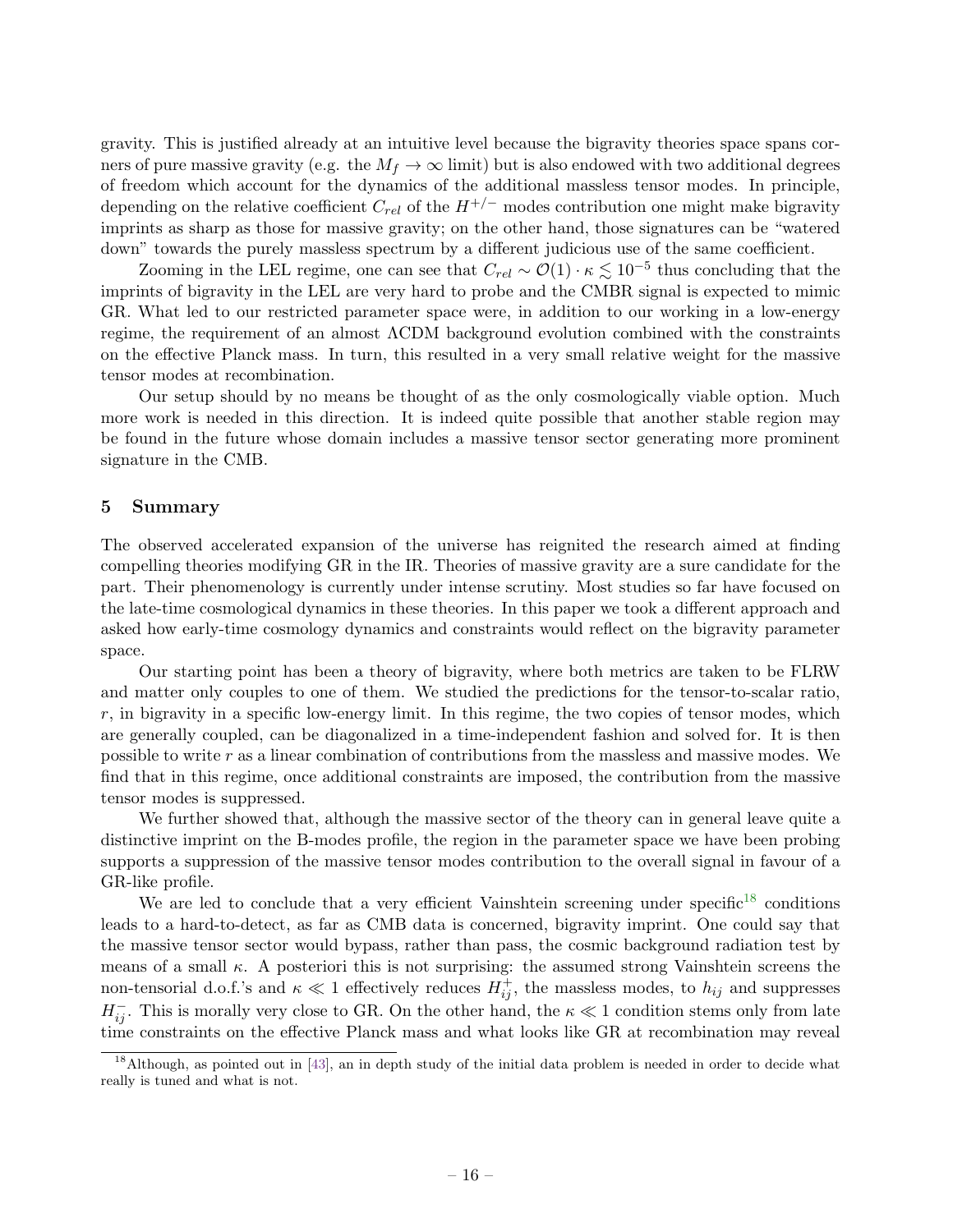itself more at solar systems scales where an analysis of the screening mechanism is more accessible via the decoupling limit.

Further investigation is required to ascertain the degree to which an active Vainshtein can screen at the decoupling limit and, possibly, away from it. The latter task is especially interesting and important for the analysis presented here, but also especially complicated. Indeed, in our setup a small  $M_f$  is expected and it corresponds to a small naive strong coupling scale  $\Lambda_{3,f} \ll \Lambda_3$ . We leave this to future work.

Relation to recent works.—The phenomenology of bigravity theories has seen increased recent interest. Some works have some overlap with our own. Comelli et al. [\[74\]](#page-20-7), Koennig et al. [\[83\]](#page-20-17), Lagos et al [\[43\]](#page-19-5), Cusin et al. [\[81\]](#page-20-14) and Amendola et al [\[44\]](#page-19-20) employed linear perturbation theory to understand what pathologies may arise in each sector of bigravity. These works vary depending on the branch and  $\alpha_n$  region they focus on but overall they span several branches of solutions including the one employed here. A common conclusion is that further investigation is needed on the initial value problem, as already stressed in [\[43\]](#page-19-5). A step in this direction is represented by the work in [\[45\]](#page-19-6) by Johnson et al. In particular, [\[45\]](#page-19-6) identified a background which generates GR-like results under a large pool of initial conditions during inflation.

The low-energy regime (LEL), employed throughout this manuscript was introduced in de Felice et al. [\[59\]](#page-19-13). To the parameter space therein we superimposed additional constraints (e.g.  $\kappa \lesssim 10^{-5}$ ) that lead to a reduced space where the massive tensor sector is suppressed. In this sense then, we naturally make contact with the work by Akrami et al. in [\[86\]](#page-20-11).

Our working in a restricted LEL regime means the scale at which one imagines initial conditions are set is far beyond the reach of our approximation and above our setup strong coupling scale so that our contact with the results in [\[45\]](#page-19-6) is an indirect one.

While this work was nearing completion, a preprint by Sakakihara et al [\[87\]](#page-20-18) appeared in which the tensor power spectrum was derived in a specific bigravity model, corresponding, in the notation of Eq. [\(2.1\)](#page-2-1), to  $\alpha_{n\neq2}=0$ . The Authors considered the so-called healthy branch of solutions and, in as much as there is overlap with our work, they reached conclusions not unlike ours.

A number of earlier works also focused on massive gravity signatures in the CMBR. Ref. [\[39\]](#page-19-1), as we have seen, pointed out the existence of a B-modes enhancement in the low multipoles for a specific mass range. The study in Ref. [\[29\]](#page-18-21) concerned a general analysis of the profile and detectability of the gravitational wave signal arising from a time-dependent mass term in massive gravity.

#### Acknowledgements

It is a pleasure to thank Claudia de Rham and Andrew J. Tolley for collaboration at early stages of this work and for illuminating conversations. We are grateful to Matthew Johnson, Adam R. Solomon and Alexandra Terrana for fruitful discussions. We also thank C. de Rham, M. Johnson and A R. Solomon for very useful comments on a draft version of this paper. The work of MF was supported in part by grants DE-SC0010600 and NSF PHY-1068380. RHR acknowledges the hospitality of DAMTP at the University of Cambridge and the Perimeter Institute of Theoretical Physics. RHR's research was supported by a Department of Energy grant de-sc0009946, the Science and Technology Facilities Council grant ST/J001546/1 and in part by Perimeter Institute for Theoretical Physics. Research at Perimeter Institute is supported by the Government of Canada through Industry Canada and by the Province of Ontario through the Ministry of Economic Development & Innovation.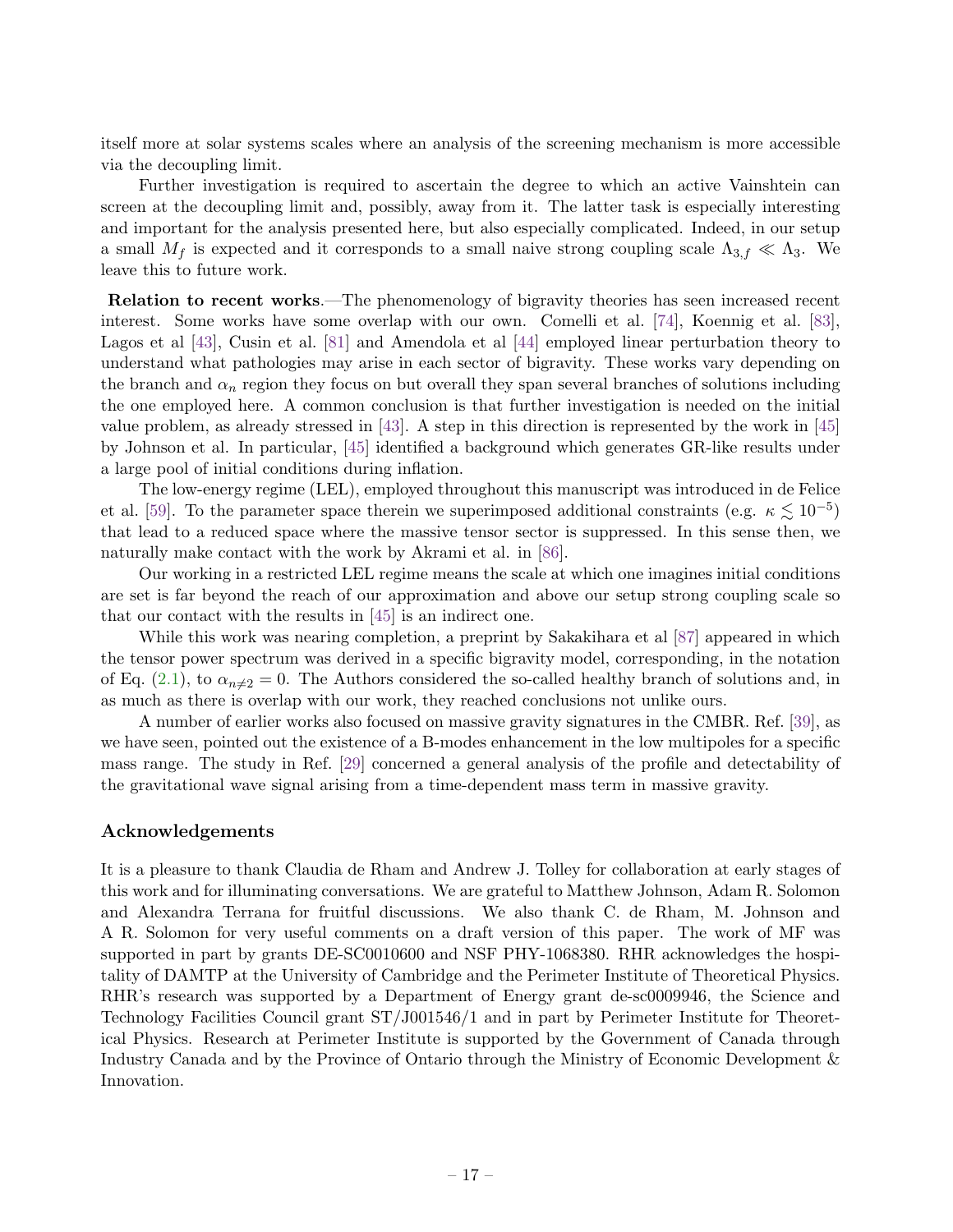### References

- <span id="page-18-0"></span>[1] M. Fierz and W. Pauli, Proc.Roy.Soc.Lond. A173 (1939) 211–232.
- <span id="page-18-1"></span>[2] Supernova Cosmology Project Collaboration, Nature 391 (1998) 51–54, [[arXiv:astro-ph/9712212](http://arxiv.org/abs/astro-ph/9712212)].
- [3] Supernova Search Team Collaboration, Astron. J. 116 (1998) 1009-1038, [[arXiv:astro-ph/9805201](http://arxiv.org/abs/astro-ph/9805201)].
- <span id="page-18-2"></span>[4] Supernova Search Team Collaboration, Astrophys. J. 594 (2003) 1–24, [[arXiv:astro-ph/0305008](http://arxiv.org/abs/astro-ph/0305008)].
- <span id="page-18-3"></span>[5] D. Boulware and S. Deser, Phys.Rev. D6 (1972) 3368–3382.
- <span id="page-18-4"></span>[6] C. de Rham and G. Gabadadze, Phys.Lett. B693 (2010) 334–338, [[arXiv:1006.4367](http://arxiv.org/abs/1006.4367)].
- [7] C. de Rham and G. Gabadadze, Phys.Rev. D82 (2010) 044020, [[arXiv:1007.0443](http://arxiv.org/abs/1007.0443)].
- <span id="page-18-5"></span>[8] C. de Rham, G. Gabadadze, and A. J. Tolley, *Phys.Rev.Lett.* **106** (2011) 231101, [[arXiv:1011.1232](http://arxiv.org/abs/1011.1232)].
- <span id="page-18-6"></span>[9] S. Hassan and R. A. Rosen, Phys.Rev.Lett. 108 (2012) 041101, [[arXiv:1106.3344](http://arxiv.org/abs/1106.3344)].
- <span id="page-18-7"></span>[10] S. Hassan and R. A. Rosen, *JHEP* 1204 (2012) 123, [[arXiv:1111.2070](http://arxiv.org/abs/1111.2070)].
- <span id="page-18-8"></span>[11] A. Vainshtein, Phys.Lett. B39 (1972) 393–394.
- <span id="page-18-9"></span>[12] A. Nicolis and R. Rattazzi, JHEP 0406 (2004) 059, [[arXiv:hep-th/0404159](http://arxiv.org/abs/hep-th/0404159)].
- <span id="page-18-19"></span>[13] N. Brouzakis, A. Codello, N. Tetradis and O. Zanusso, Phys.Rev. D89 (2014) 125017, [[arXiv:1310.0187](http://arxiv.org/abs/1310.0187)].
- <span id="page-18-14"></span>[14] C. de Rham, G. Gabadadze, L. Heisenberg and D. Pirtskhalava, Phys.Rev. D87 (2012) [[arXiv:1212.4128](http://arxiv.org/abs/1212.4128)].
- <span id="page-18-15"></span>[15] C. de Rham, L. Heisenberg, and R. H. Ribeiro, Phys.Rev. D88 (2013) 084058, [[arXiv:1307.7169](http://arxiv.org/abs/1307.7169)].
- <span id="page-18-20"></span>[16] C. de Rham and R. H. Ribeiro, JCAP 1407 (2014) [[arXiv:1405.5213](http://arxiv.org/abs/1405.5213)].
- <span id="page-18-10"></span>[17] L. Heisenberg, Class. Quant. Grav. 32, no. 10, 105011 (2015) [arXiv:1410.4239 [hep-th]].
- <span id="page-18-11"></span>[18] K. Hinterbichler, Rev.Mod.Phys. 84 (2012) 671-710, [[arXiv:1105.3735](http://arxiv.org/abs/1105.3735)].
- <span id="page-18-12"></span>[19] C. de Rham, Massive gravity, Living Rev.Rel. 17 (2014) 7, [[arXiv:1401.4173](http://arxiv.org/abs/1401.4173)].
- <span id="page-18-13"></span>[20] K. Koyama, G. Niz, and G. Tasinato, Phys.Rev. D84 (2011) 064033, [[arXiv:1104.2143](http://arxiv.org/abs/1104.2143)].
- [21] A. H. Chamseddine and M. S. Volkov, [[arXiv:1107.5504](http://arxiv.org/abs/1107.5504)].
- <span id="page-18-17"></span>[22] A. E. Gümrükçüoğlu, C. Lin, and S. Mukohyama, JCAP 1203 (2012) 006, [[arXiv:1111.4107](http://arxiv.org/abs/1111.4107)].
- <span id="page-18-16"></span>[23] D. Comelli, M. Crisostomi, and L. Pilo, JHEP 1206 (2012) 085, [[arXiv:1202.1986](http://arxiv.org/abs/1202.1986)].
- [24] P. Gratia, W. Hu, and M. Wyman, Phys.Rev. D86 (2012) 061504, [[arXiv:1205.4241](http://arxiv.org/abs/1205.4241)].
- [25] T. Kobayashi, M. Siino, M. Yamaguchi and D. Yoshida, Phys.Rev. D86 (2012) 061505, [[arXiv:1205.4938](http://arxiv.org/abs/1205.4938)].
- <span id="page-18-18"></span> $[26]$  A. De Felice, A. E. Gümrükçüoğlu, and S. Mukohyama, Phys.Rev.Lett. 109 (2012) 171101, [[arXiv:1206.2080](http://arxiv.org/abs/1206.2080)].
- [27] M. S. Volkov, Phys.Rev. D86 (2012) 104022, [[arXiv:1207.3723](http://arxiv.org/abs/1207.3723)].
- [28] A. E. Gümrükçüoğlu, C. Lin, and S. Mukohyama, Phys.Lett. **B717** (2012) 295–298, [[arXiv:1206.2723](http://arxiv.org/abs/1206.2723)].
- <span id="page-18-21"></span>[29] A. E. Gumrukcuoglu, S. Kuroyanagi, C. Lin, S. Mukohyama and N. Tanahashi, Class.Quant.Grav. 29 (2012) 235026, [[arXiv:1208.5975](http://arxiv.org/abs/1208.5975)].
- [30] G. Tasinato, K. Koyama, and G. Niz, Phys.Rev. D87 (2013), no. 6 064029, [[arXiv:1210.3627](http://arxiv.org/abs/1210.3627)].
- [31] M. Wyman, W. Hu, and P. Gratia, *Phys.Rev.* **D87** (2013), no. 8 084046, [[arXiv:1211.4576](http://arxiv.org/abs/1211.4576)].
- [32] A. De Felice, A. E. Gümrükçüoğlu, C. Lin and S. Mukohyama, JCAP 1305 (2013) 035, [[arXiv:1303.4154](http://arxiv.org/abs/1303.4154)].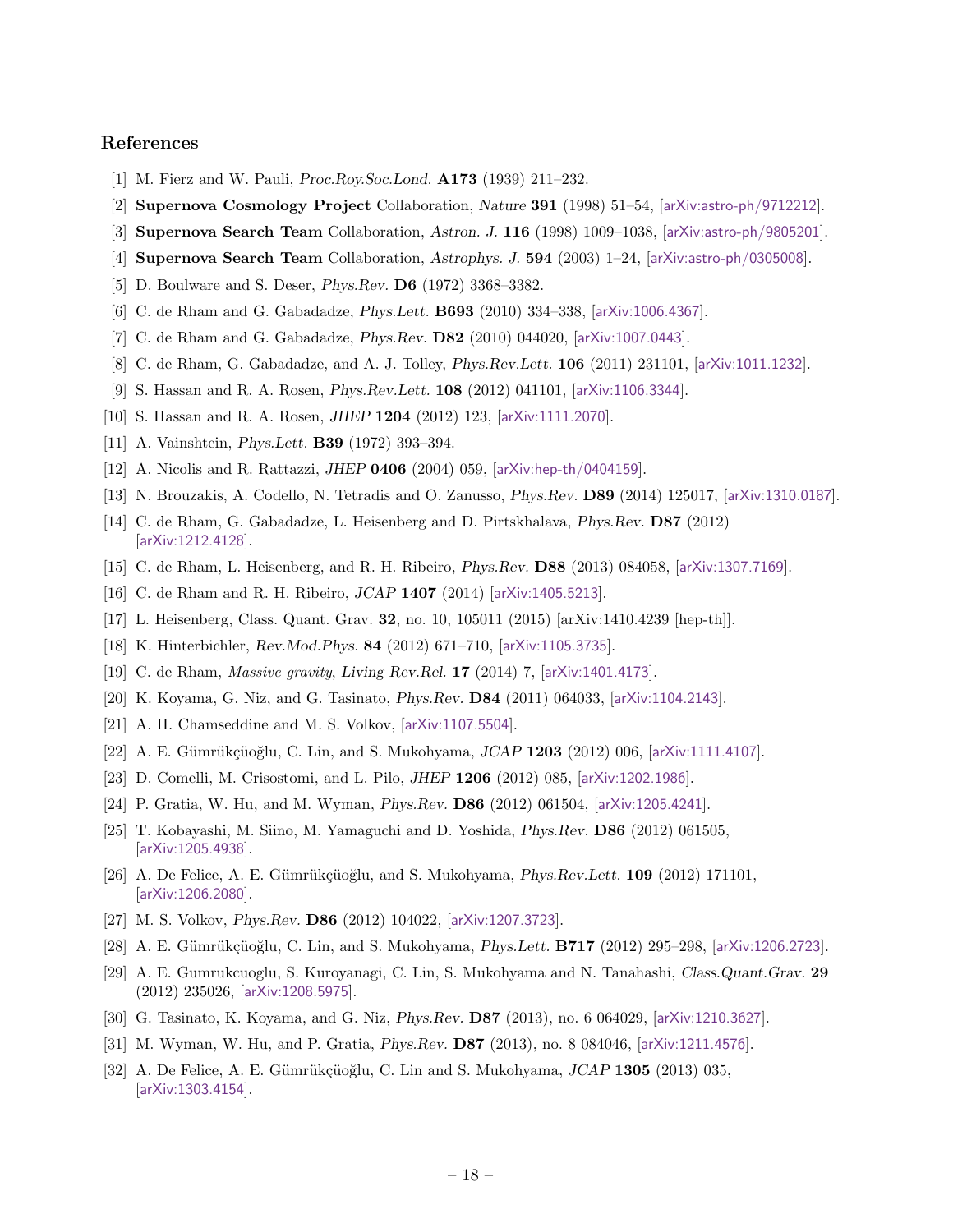- [33] G. Tasinato, K. Koyama, and G. Niz, Class.Quant.Grav. 30 (2013) 184002, [[arXiv:1304.0601](http://arxiv.org/abs/1304.0601)].
- [34] N. Khosravi, G. Niz, K. Koyama and G. Tasinato JCAP 1308 (2013) 044, [[arXiv:1305.4950](http://arxiv.org/abs/1305.4950)].
- <span id="page-19-19"></span>[35] G. D'Amico, C. de Rham, S. Dubovsky, G. Gabadadze, D. Pirtskhalava and A. J. Tolley, Phys.Rev. D84 (2011) 124046, [[arXiv:1108.5231](http://arxiv.org/abs/1108.5231)].
- [36] A. R. Solomon, Y. Akrami and T. S. Koivisto, JCAP 1410, 066 (2014) [arXiv:1404.4061 [astro-ph.CO]].
- [37] A. Emir Gumrukcuoglu, L. Heisenberg and S. Mukohyama, JCAP 1502, 022 (2015) [arXiv:1409.7260  $\vert \text{hep-th} \vert$ .
- <span id="page-19-0"></span>[38] A. E. Gumrukcuoglu, L. Heisenberg, S. Mukohyama and N. Tanahashi, JCAP 1504, no. 04, 008 (2015) [arXiv:1501.02790 [hep-th]].
- <span id="page-19-1"></span>[39] S. Dubovsky, R. Flauger, A. Starobinsky, Igor Tkachev, Phys.Rev. D81 (2010) 023523, [[arXiv:0907.1658](http://arxiv.org/abs/0907.1658)].
- <span id="page-19-2"></span>[40] L. Bernard, C. Deffayet, and M. von Strauss, [arXiv:1504.04382](http://arxiv.org/abs/1504.04382).
- <span id="page-19-3"></span>[41] S. Hassan and R. A. Rosen, *JHEP* 1202 (2012) 126, [[arXiv:1109.3515](http://arxiv.org/abs/1109.3515)].
- <span id="page-19-4"></span>[42] K. Hinterbichler and R. A. Rosen, JHEP 1207 (2012) 047, [[arXiv:1203.5783](http://arxiv.org/abs/1203.5783)].
- <span id="page-19-5"></span>[43] M. Lagos and P. G. Ferreira, JCAP 1412 (2014) 026, [[arXiv:1410.0207](http://arxiv.org/abs/1410.0207)].
- <span id="page-19-20"></span>[44] L. Amendola, F. Koennig, M. Martinelli, V. Pettorino and M. Zumalacarregui, [arXiv:1503.02490](http://arxiv.org/abs/1503.02490).
- <span id="page-19-6"></span>[45] M. Johnson and A. Terrana, [arXiv:1503.05560](http://arxiv.org/abs/1503.05560).
- <span id="page-19-7"></span>[46] M. von Strauss, A. Schmidt-May, J. Enander, E. Mortsell and S. F. Hassan, JCAP 1203 (2012) 042, [[arXiv:1111.1655](http://arxiv.org/abs/1111.1655)].
- <span id="page-19-9"></span>[47] M. S. Volkov, *JHEP* 1201 (2012) 035, [[arXiv:1110.6153](http://arxiv.org/abs/1110.6153)].
- [48] M. S. Volkov, *Phys.Rev.* **D86** (2012) 061502, [[arXiv:1205.5713](http://arxiv.org/abs/1205.5713)].
- [49] M. Berg, I. Buchberger, J. Enander, E. Mortsell and S. Sjors, JCAP 1212 (2012) 021, [[arXiv:1206.3496](http://arxiv.org/abs/1206.3496)].
- [50] Y. Akrami, T. S. Koivisto, and M. Sandstad, JHEP 1303 (2013) 099, [[arXiv:1209.0457](http://arxiv.org/abs/1209.0457)].
- [51] Y. Sakakihara, J. Soda, and T. Takahashi, PTEP 2013 (2013) 033E02, [[arXiv:1211.5976](http://arxiv.org/abs/1211.5976)].
- <span id="page-19-14"></span>[52] M. Fasiello and A. J. Tolley, *JCAP* 1211 (2012) 035, [[arXiv:1206.3852](http://arxiv.org/abs/1206.3852)].
- [53] K.-i. Maeda and M. S. Volkov, Phys.Rev. D87 (2013), no. 10 104009, [[arXiv:1302.6198](http://arxiv.org/abs/1302.6198)].
- [54] M. S. Volkov, Class.Quant.Grav. 30 (2013) 184009, [[arXiv:1304.0238](http://arxiv.org/abs/1304.0238)].
- <span id="page-19-10"></span>[55] M. Fasiello and A. J. Tolley, *JCAP* 1312 (2013) 002, [[arXiv:1308.1647](http://arxiv.org/abs/1308.1647)].
- <span id="page-19-8"></span>[56] J. Enander, Y. Akrami, E. Mörtsell, M. Renneby and A. R. Solomon, *Phys.Rev.* **D91** (2015) 084046, [[arXiv:1501.02140](http://arxiv.org/abs/1501.02140)].
- <span id="page-19-11"></span>[57] D. Comelli, M. Crisostomi, F. Nesti and L. Pilo, *JHEP* 1203 (2012) 067, [[arXiv:1111.1983](http://arxiv.org/abs/1111.1983)].
- <span id="page-19-12"></span>[58] A. De Felice, T. Nakamura, and T. Tanaka, PTEP 2014 (2014), no. 4 043E01, [[arXiv:1304.3920](http://arxiv.org/abs/1304.3920)].
- <span id="page-19-13"></span>[59] A. De Felice, A. E. Gümrükçüoğlu, S. Mukohyama, N. Tanahashi and T. Tanaka, JCAP 1406 (2014) 037, [[arXiv:1404.0008](http://arxiv.org/abs/1404.0008)].
- <span id="page-19-15"></span>[60] A. Higuchi, *Nucl. Phys.* **B282** (1987) 397.
- <span id="page-19-16"></span>[61] C. de Rham, A. Matas, and A. J. Tolley, Class.Quant.Grav. 31 (2014) 165004, [[arXiv:1311.6485](http://arxiv.org/abs/1311.6485)].
- <span id="page-19-17"></span>[62] S. Weinberg, *Phys.Rev.* **135** (1964) B1049-B1056.
- <span id="page-19-18"></span>[63] S. Weinberg, *Phys.Rev.* **138** (1965) B988-B1002.